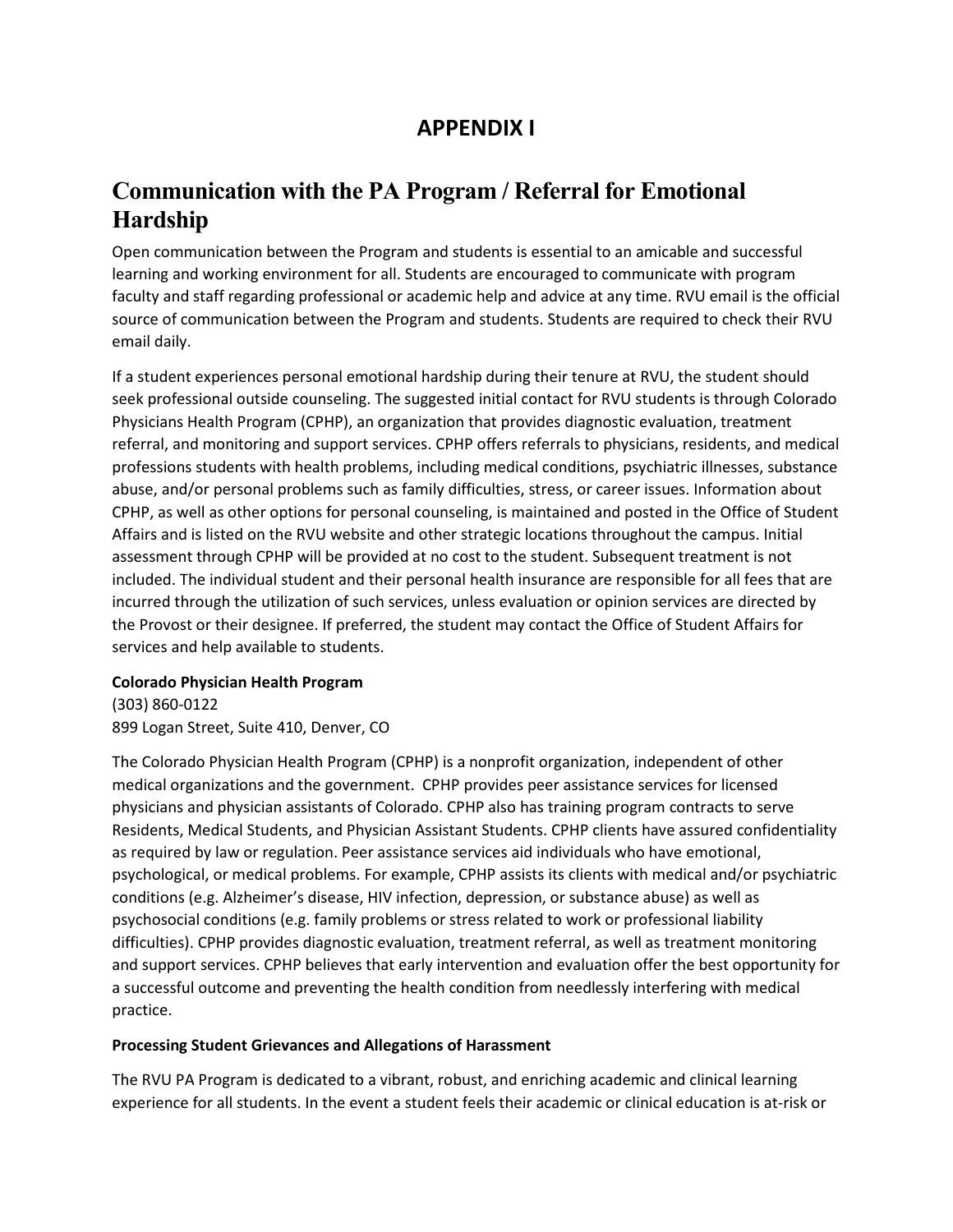encounters a problem with another student or Program faculty or staff, the student should first communicate with the relevant student, faculty, or staff member in an effort to resolve any and all grievances. Should such communication prove unsuccessful, or should the student feel such communication would further jeopardize the student's success in the Program, the student shall then schedule an in-person meeting with the Program Director (or the Program Director's immediate supervisor, should the grievance be with the Program Director). The Program Director (or the Program Director's immediate supervisor) and the student shall formulate a plan that addresses and resolves the student's concerns. Should this plan prove unsuccessful, the student should then refer to the University section of the *RVU Student Handbook and Catalog* for policies and procedures regarding processing student grievances.

Additionally, the RVU PA Program is dedicated to a safe learning environment. Students, faculty, staff, preceptors, and patients shall be treated with respect and dignity at all times. The Program expressly prohibits all conduct that interferes with the learning and working environment or otherwise creates a hostile, intimidating, or unsafe situation. Members of the RVU community have the right to remain free from sexual, physical, or mental harassment. If a student feels they have been exposed to a hostile or otherwise offensive situation or environment, the student should refer to the University section of the *RVU Student Handbook and Catalog* for policies and procedures and immediately contact the Program Director or the University Title IX Coordinator.

#### **Student Mistreatment**

Rocky Vista University's Physician Assistant Program (RVU PA) recognizes its obligation to its students, faculty, staff, and community, to maintain the highest ethical standards. As part of this obligation, the RVU PA Program has a responsibility to ensure a safe, respectful, and supportive learning environment free of belittlement, humiliation, or hostility. The PA Program is committed to providing an environment conducive to effective learning by creating an atmosphere of mutual respect and collegiality among faculty, students, staff, and our clinical partners. This policy was developed for all students, faculty, staff and preceptors to ensure this type of environment.

The RVU PA Program has adopted the following definition of student mistreatment: "Mistreatment, either intentional or unintentional, occurs when behavior shows disrespect for the dignity of others and unreasonably interferes with the learning process." Examples of mistreatment include:

- public belittlement or humiliation
- verbal abuse (e.g., speaking to or about a person in an intimidating or bullying manner)
- physical harm or the threat of physical harm requests to perform personal services
- being subject to offensive sexist remarks, or being subjected to unwanted sexual advances (verbal or physical)
- retaliation or threats of retaliation against students
- discrimination or harassment based on race, religion, color, creed, sex, gender, gender identify or expression, marital status, sexual orientation, age, national origin, ancestry, political affiliation, mental or physical disability, genetic information, veteran status, or any other legally protected characteristic
- the use of grading or other forms of assessment in a punitive or discriminatory manner.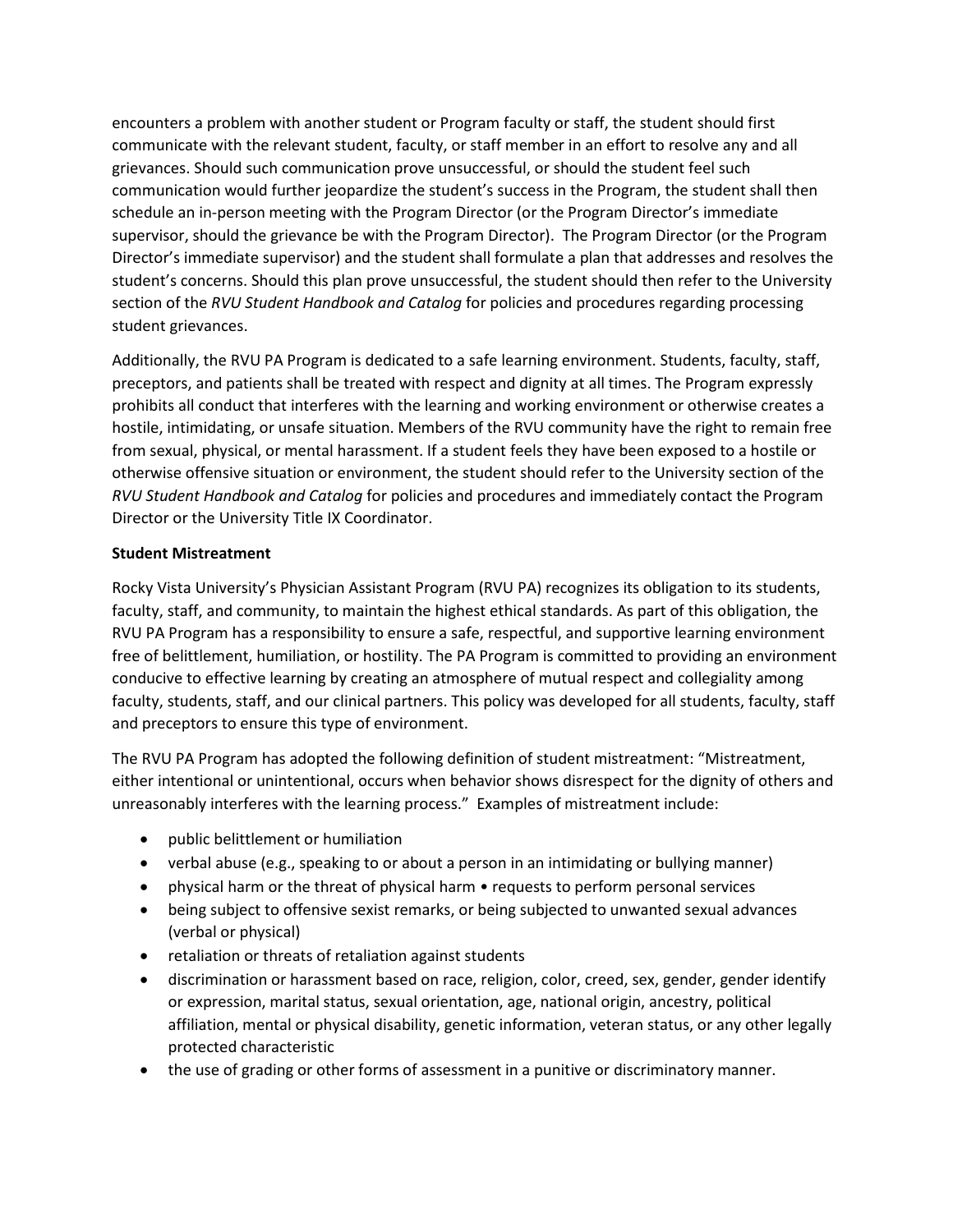A suboptimal work or learning environment, although not mistreatment, can interfere with learning, compromise patient care, marginalize students and cause significant distress among students. Student feedback about suboptimal learning environments should be given to course directors, to the Program Director as appropriate, or reported in student course evaluations.

If a student feels that they have been subject to mistreatment in the learning or clinical environment, the student should first communicate with the relevant student, faculty, or staff member in an effort to highlight and resolve the behaviors. Should such communication prove unsuccessful, or should the student feel, such communication would further jeopardize the student's success in the program, student shall then schedule an in-person meeting with the program director (or the program director's immediate supervisor, should the concern be with the program director). The program director or the program director's immediate supervisor shall investigate the student's concerns and formulate a plan that addresses and resolves the issue. Should this plan prove unsuccessful, the student should then refer to the RVU Student Handbook and Catalog for policies and procedures regarding processing student grievances. Additionally, the RVU PA Program is dedicated to a safe learning environment. Students, faculty, staff, preceptors, and patients shall be treated with respect and dignity at all times. The Program expressly prohibits all conduct that interferes with the learning and working environment or otherwise creates a hostile, intimidating, or unsafe situation.

If a student feels they have been subject to mistreatment in the classroom or clinical environment, and wishes to make an anonymous report, concerns may be filed through EthicsPoint via phone (844.936.2729) or online reporting [\(https://secure,ethicspoint.com/domain/media/en/gui/74585/index.html\)](https://secure,ethicspoint.com/domain/media/en/gui/74585/index.html).

If a student feels that they have witnessed or been subject to sexual misconduct, or discrimination or harassment based on sex, the student should contact the University's Title IX Coordinator. (720.874.2481; ldement@rvu.edu)

If any student complaint is unresolved, appeals may be heard by the provost or University President.

# **Discrimination/Harassment/Title IX**

It is the policy of Rocky Vista University and all of its affiliated colleges and organizations not to engage in discrimination or harassment against any person because of race, color, religion or creed, sex, gender, pregnancy, national or ethnic origin, non-disqualifying disability, age, ancestry, marital status, sexual orientation, veteran status, political beliefs or affiliations, and to comply with all federal and state nondiscrimination, equal opportunity and affirmative action laws, orders and regulations, including remaining compliant and consistent with the Civil Rights Act; the Americans with Disabilities Act; the Rehabilitation Act of 1973; and Title IX of the Education Amendments of 1972.

This policy on non-discrimination applies to admissions; enrollment; scholarships; loan programs; participation in University activities; employment; and access to, participation in, and treatment in all University centers, programs, and activities.

Students may report allegations of discrimination or harassment to the Title IX Coordinator. Reports are confidential. Investigation reports may be forwarded to the SAPC to determine if other action needs to be taken.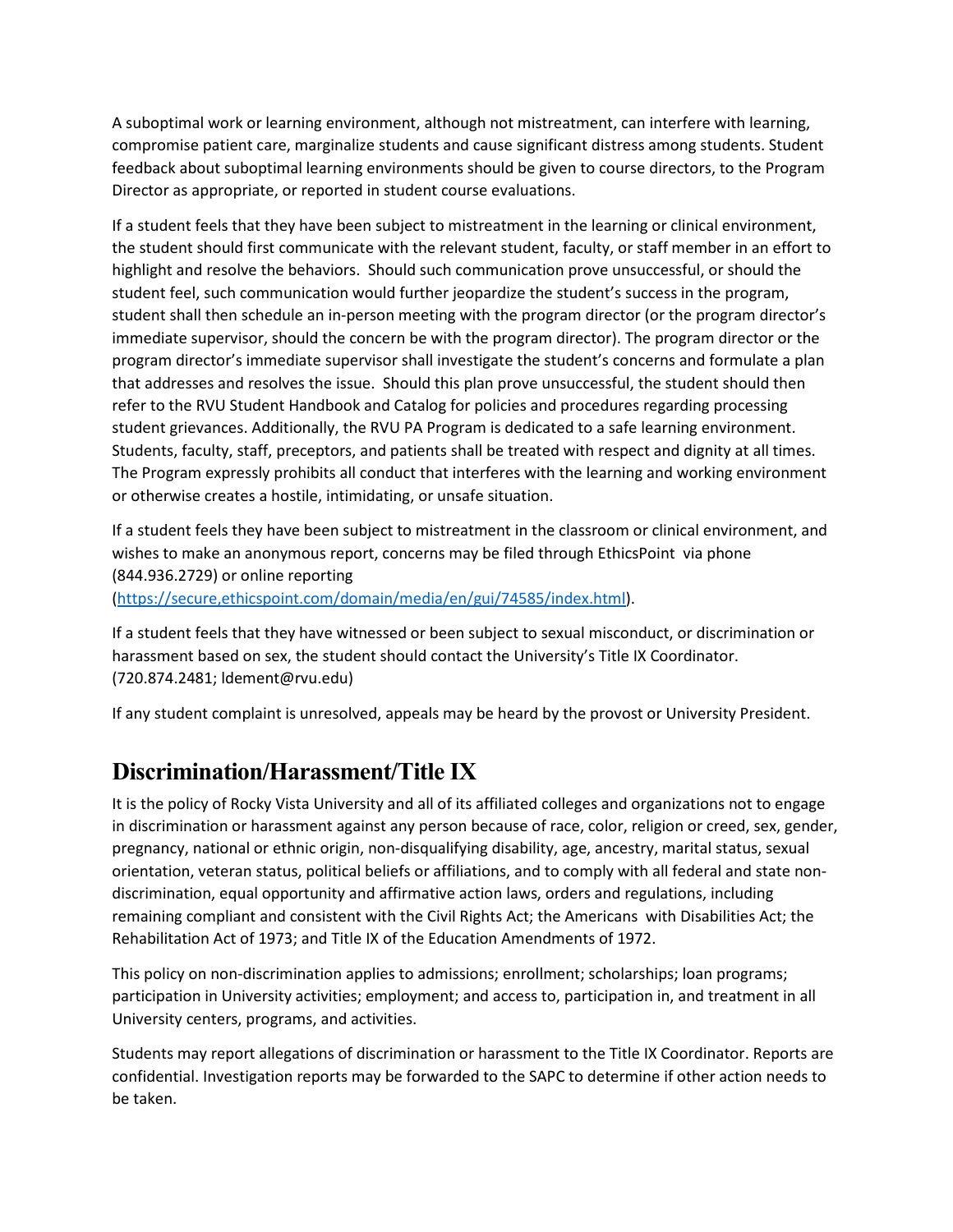**Title IX Coordinator and Compliance Specialist**

Department of Planning and Assessment (720) 874-2481

## **Notice of Non-Discrimination**

Rocky Vista University does not discriminate on the basis of race, color, national origin, sex, pregnancy, age, disability, creed, religion, sexual orientation, gender, identity, gender expression, veteran status, political affiliation, or political philosophy in admission and access to, and treatment and employment in, its educational programs and activities. The University takes affirmative action to increase ethnic, cultural, and gender diversity; to employ qualified disabled individuals; and to provide equal opportunity to all students and employees.

# **Office of Student Affairs**

(720) 874-2407

The Office of Student Affairs is responsible for student life at Rocky Vista University. Through services and co-curricular opportunities such as academic advising, career development, disability services, tutoring, activities, and student leadership, Student Affairs facilitates personal and professional development. Lastly, Student Affairs cultivates a positive climate and culture that is dedicated to excellence with a personal touch that is unique to our community.

# **Disability Services**

The RVU Disability Officer in the Office of Student Affairs is the designated individual that maintains disability-related records, determines eligibility for academic accommodation, determines reasonable accommodations (in conjunction with the ADA Committee), and develops plans for the provision of such accommodations for students attending the University. The staff encourages academically qualified students with disabilities to utilize all of the appropriate accommodations. It is the policy of our institution of higher education not to discriminate against persons with disabilities in admissions policies and procedures or educational programs, services, and activities. Students can contact the Disability Officer through the Office of Student Affairs.

#### **Office of Student Affairs** (720) 874-2407 RVUCOM-CO Campus Pod F

# **Tutoring**

## **PA Program Advisors**

All students are assigned a core PA faculty member as their Academic Advisor. Advisors are available as a resource for the student in the achievement of academic and professional goals throughout the Program.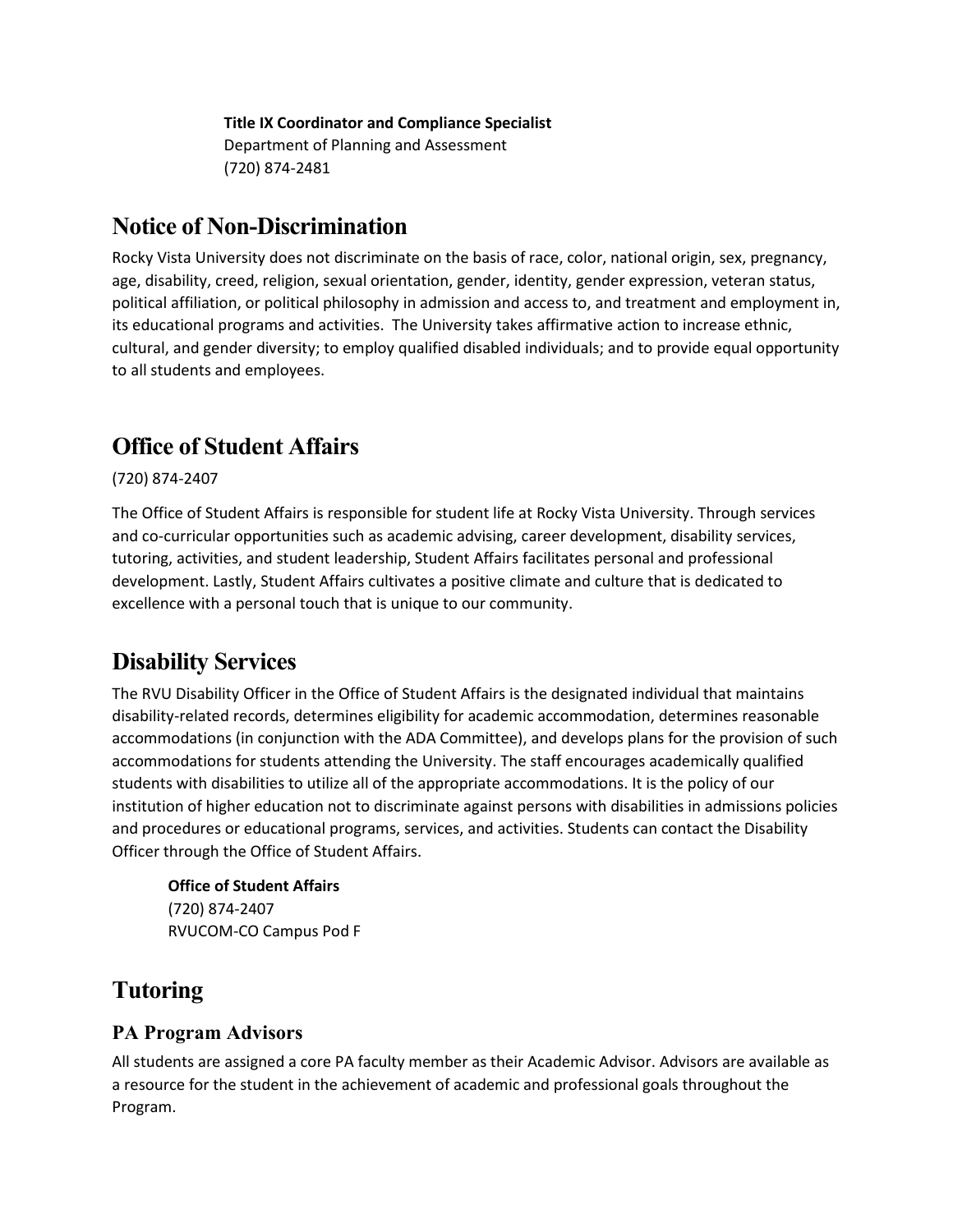### **Student Tutor Services**

Should additional tutoring services be needed, the Office of Student Affairs provides access to studentled tutoring sessions (either individual or group, depending on student need and overall demand).

The PA Program Director of Curriculum or Course Director may recommend tutoring for students needing additional academic services. If tutoring is recommended, they will be directed to:

**Office of Student Affairs** (720) 874-2407 RVUCOM-CO Campus Pod F

# **Mental Health**

The RVU Counseling Center within the Office of Student Affairs provides a confidential, safe environment for students to explore issues of concern, resolve psychological distress, and maximize their potential as medical professionals. The Counseling Center seeks to offer a high standard of care, offering a wide range of services, including individual counseling, couple's counseling, group counseling, and brown bag discussions. The RVU Counseling Center also provides a list of emergency and other helpful resources.

**Counselor: Karen Robinson** (720) 875-2896 RVUCOM-CO Campus Pod F

All students have access to a variety of mental health services, including 24-hour psychiatric services. Information is maintained and posted in the Office of Student Affairs and is listed on the RVU website and other strategic locations throughout the campus. Mental Health Counseling is available for students through the Office of Student Affairs. When receiving services outside of the University, the individual student and their personal health insurance are responsible for all fees that are incurred through the utilization of such services.

# **WellConnect**

WellConnect is a service that provides all RVU students free, confidential access to a professional counselor 24 hours a day, 7 days a week. Students can speak to a professional counselor to discuss stress associated with school, problems with balancing work and personal life, financial matters, and any other issue. For 24/7 in-the-moment support call WellConnect 866-640-4777.

# **Diversity**

One of the core values of Rocky Vista University is diversity. RVU defines this as an awareness of the dignity of all, regardless of culture, race, ethnicity, gender, religion, sexual orientation, physical ability, socioeconomic status, or individual life experiences. It is recognized that a more diverse student body leads to PA graduates more capable of understanding the current disparities in healthcare and delivering more equitable care to medically underserved areas. The RVU Office of Student Affairs offers regular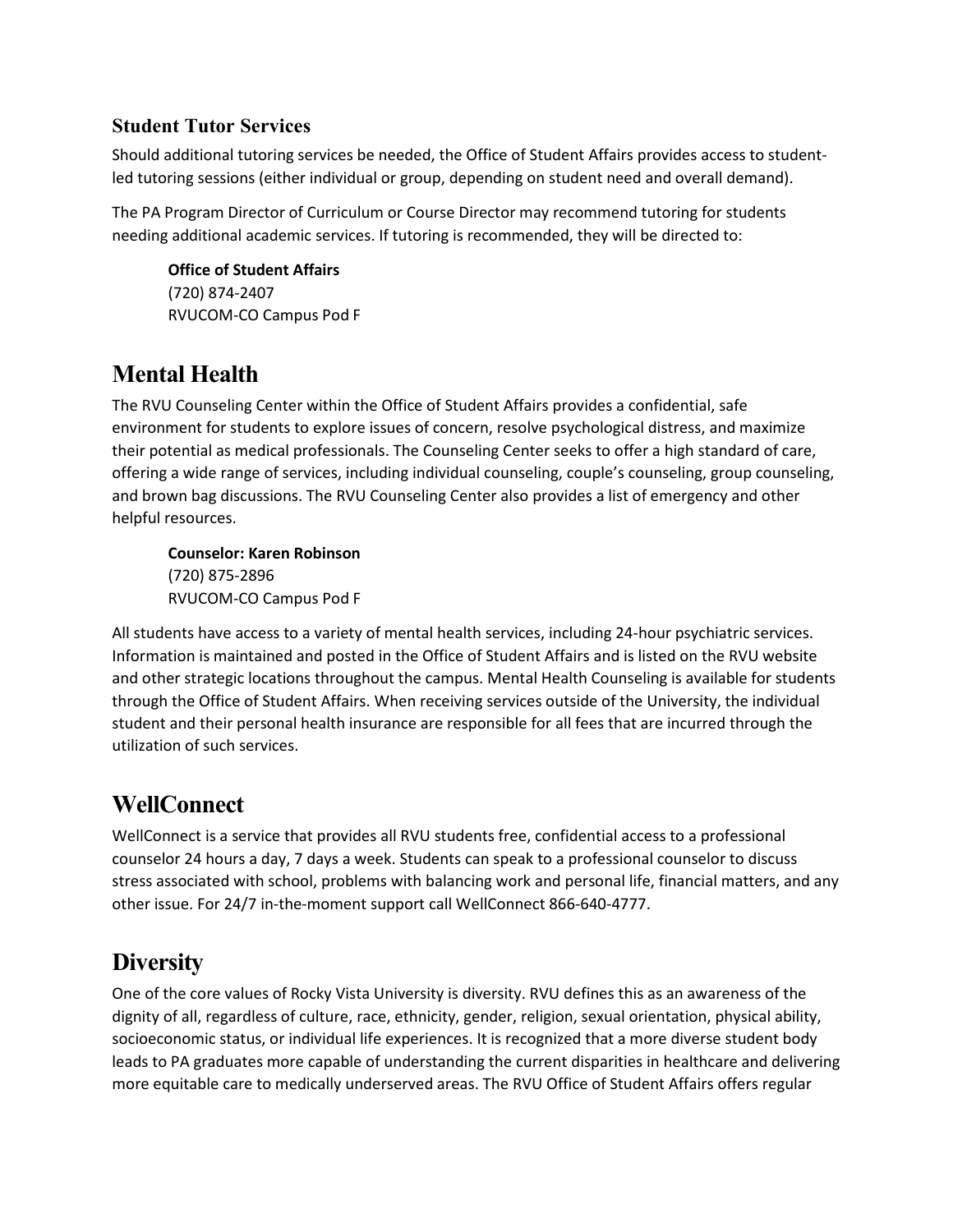celebrations of diversity over the course of the student experience. For more information about diversity and inclusion, contact:

**Director of Student Life and Special Events** (720) 874-2471 RVUCOM-CO Campus Pod F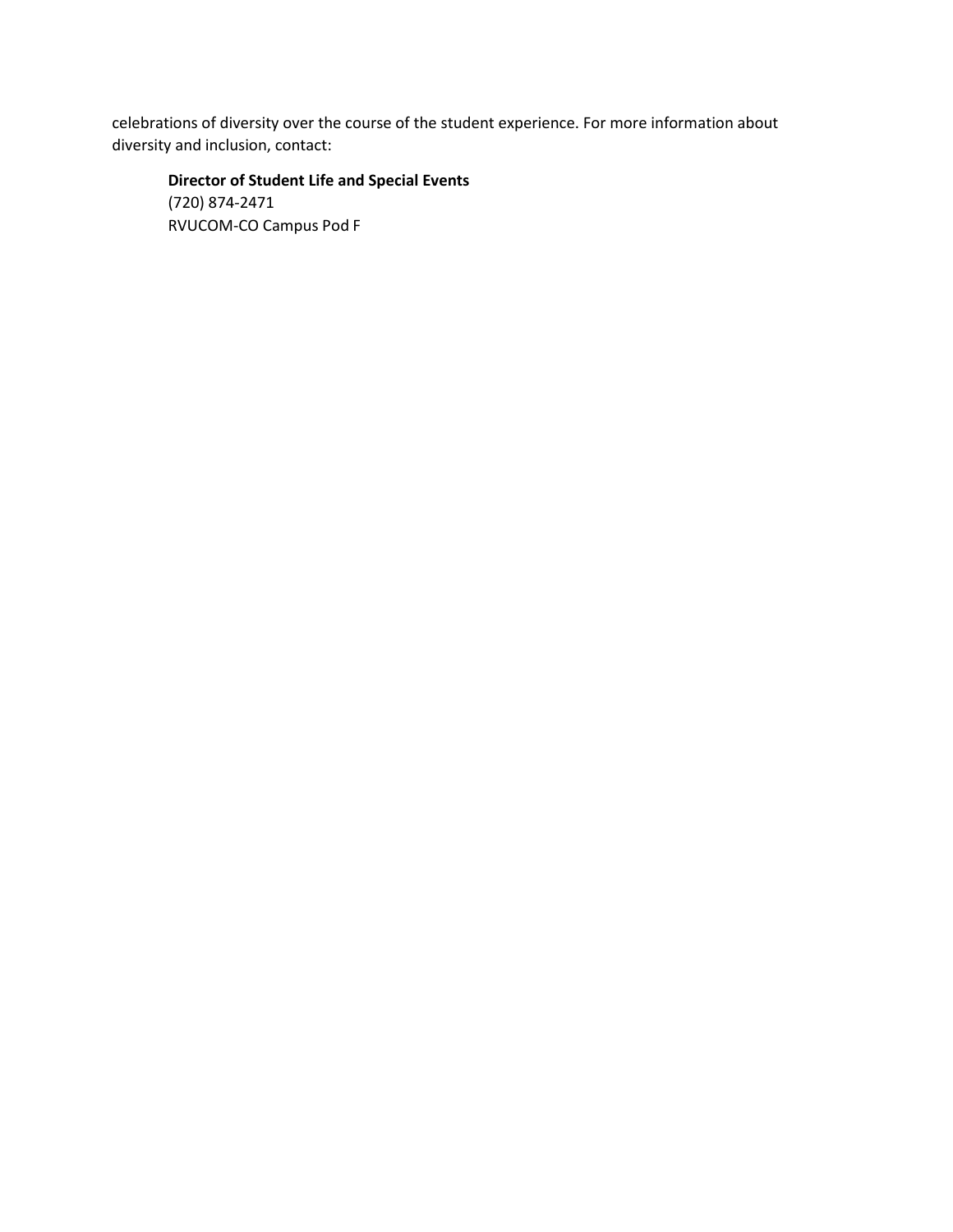# **Appendix II: RVU PA Program Graduate Competencies and Entrustable Professional Activities**

## **Graduate Competencies**

- Patient Care: Provide patient-centered care that is compassionate, appropriate, and effective for the treatment of health problems and the promotion of health.
- **Medical Knowledge ("Knowledge for Practice"):** Demonstrate knowledge of established and evolving biomedical, clinical, epidemiological, and social-behavioral sciences, as well as the application of this knowledge to patient care.
- **Practice-Based Learning & Improvement:** Demonstrate the ability to investigate and evaluate one's care of patients, to appraise and assimilate scientific evidence, and to continuously improve patient care based on constant self-evaluation and life-long learning.
- **Interpersonal & Communication Skills:** Demonstrate interpersonal and communication skills that result in the effective exchange of information and collaboration with patients, their families, and health professionals.
- **Professionalism:** Demonstrate a commitment to carrying out professional responsibilities and an adherence to ethical principles.
- **Systems-Based Practice:** Demonstrate an awareness of, and responsiveness to, the larger context and system of healthcare, as well as the ability to call effectively on other resources in the system to provide optimal healthcare.
- **Interprofessional Collaboration:** Demonstrate the ability to engage in an interprofessional team in a manner that optimizes safe, effective patient and population centered care.
- **Personal & Professional Development:** Demonstrate the qualities required to sustain lifelong personal and professional growth.

## **Entrustable Professional Activities and Associated Competencies**

- EPA 1: Gather a history and perform a physical examination
- EPA 2: Prioritize a differential diagnosis following a clinical encounter
- EPA 3: Recommend and interpret common diagnostic and screening tests
- EPA 4: Develop and implement patient orders and management plans
- EPA 5: Document clinical encounters in the patient record
- EPA 6: Provide an oral presentation of a clinical encounter
- EPA 7: Formulate clinical questions and retrieve evidence to advance patient care
- EPA 8: Give or receive a patient handover to transition patient care responsibility
- EPA 9: Collaborate as a member of an interprofessional team
- EPA 10: Recognize a patient requiring urgent or emergent care and initiate evaluation and management
- EPA 11: Obtain informed consent for tests and/or procedures
- EPA 12: Perform general procedures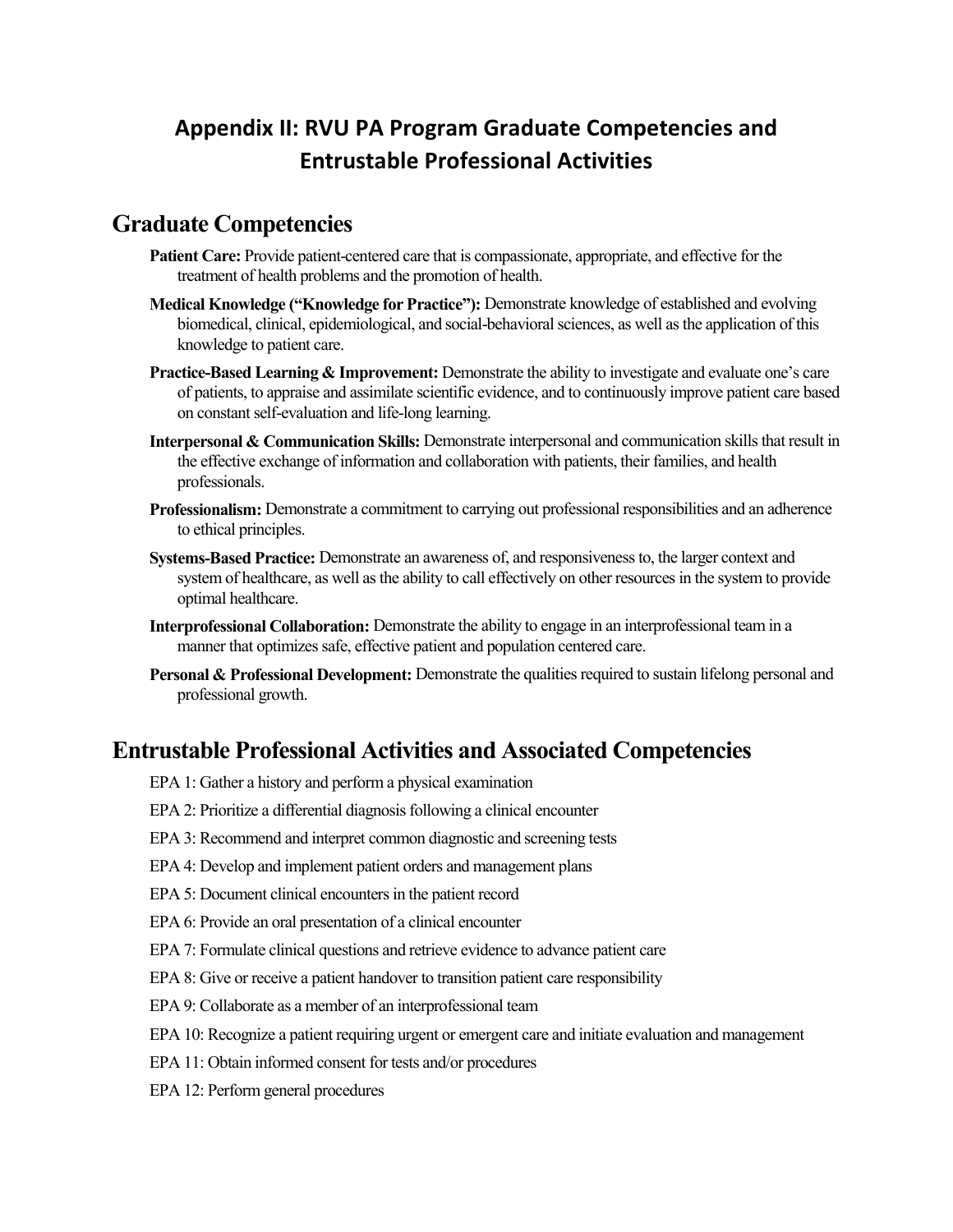EPA 13: Identify system failures and contribute to a culture of safety and improvement

#### **EPA 1: Gather a History and Perform a Physical Examination**

#### **Competencies:**

- Patient Care (PC) 2: Gather essential and accurate information about patients and their conditions through history-taking, physical examination, and review of the medical record.
	- o PC 2.1 History-Taking
	- o PC 2.2 Physical Examination
	- o PC 2.3 Review of the Medical Record

Medical Knowledge (MK) 1: Demonstrate an investigatory and analytic approach to clinical situations.

Interpersonal Communication Skills (ICS) 1: Communicate effectively with patients, families, and the public, from various socioeconomic and cultural backgrounds.

Interpersonal Communication Skills (ICS) 5: Demonstrate appropriate responses to human emotions.

Professionalism (PRO) 1: Demonstrate behaviors that convey compassion, respect, integrity, and empathy for others.

Professionalism (PRO) 3: Demonstrate respect for patient privacy

Professionalism (PRO) 4: Demonstrate respect for patient autonomy.

Professionalism (PRO) 6: Demonstrate sensitivity and openness to a diverse patient population.

### **EPA 2: Prioritize a Differential Diagnosis Following a Clinical Encounter**

#### **Competencies:**

- Patient Care (PC) 2: Gather essential and accurate information about patients and their conditions through history-taking, physical examination, and review of the medical record.
	- o PC 2.1 History-Taking
	- o PC 2.2 Physical Examination
	- o PC 2.3 Review of the Medical Record
- Patient Care (PC) 3: Develop an appropriate patient assessment including diagnosis, differential diagnosis, and medical decision making.

Patient Care (PC) 5: Select, justify, and interpret clinical tests and imaging.

Medical Knowledge (MK) 1: Demonstrate an investigatory and analytic approach to clinical situations.

Medical Knowledge (MK) 2: Apply principles of basic science to patient care.

Medical Knowledge (MK) 3: Apply principles of clinical science to patient care.

Medical Knowledge (MK) 4: Apply principles of epidemiology to patients and populations.

Practice-Based Learning & Improvement (PBL) 1: Identify strengths, deficiencies, and limits in one's knowledge, skills, and attitudes (KSA).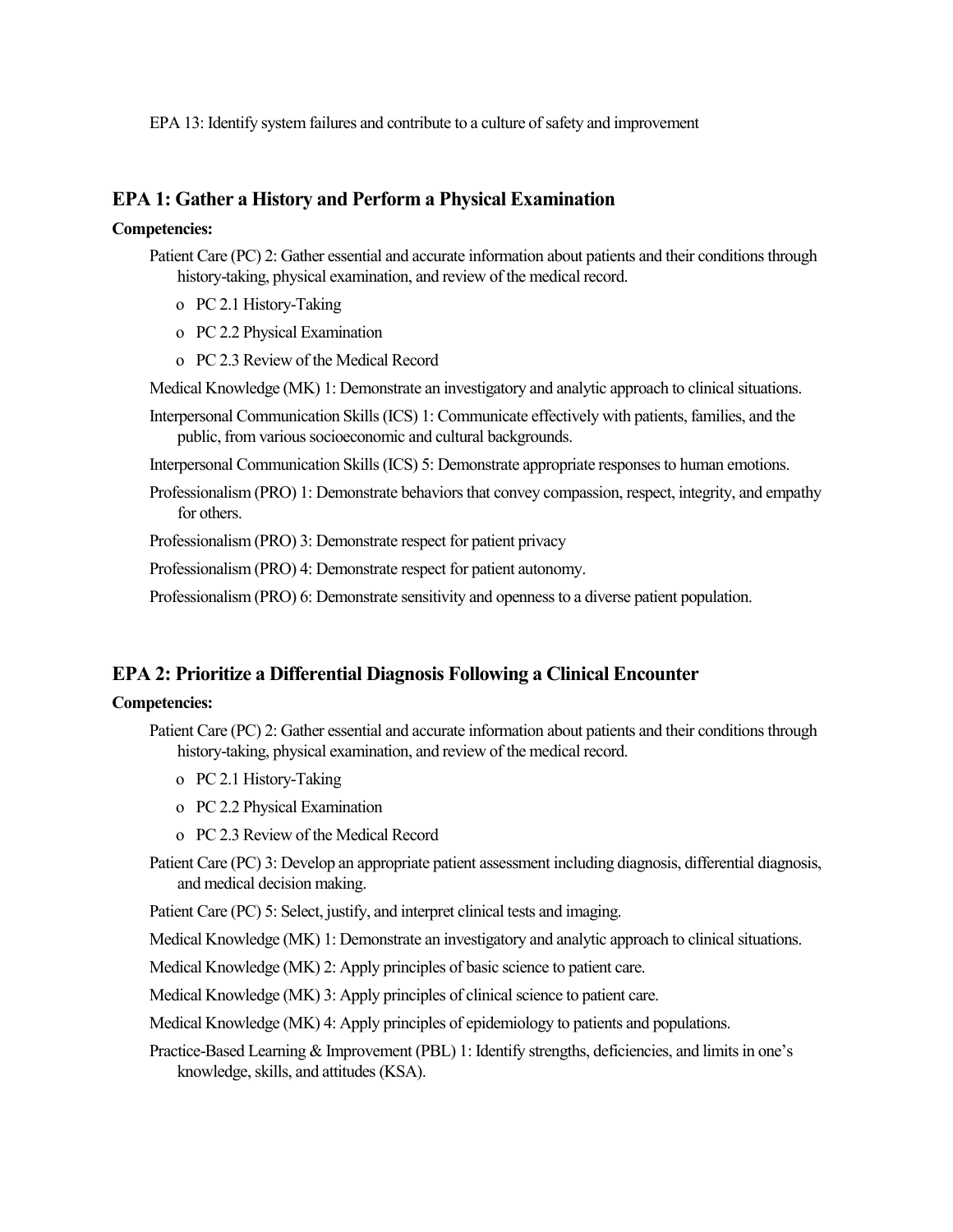- Interpersonal and Communication Skills (ICS) 2: Communicate effectively with healthcare professionals as part of a healthcare team.
- Personal and Professional Development (PPD) 6: Recognize and utilize resources in dealing with the ambiguity of clinical care.

#### **EPA 3: Recommend and Interpret Common Diagnostic and Screening Tests**

#### **Competencies:**

Patient Care (PC) 5: Select, justify, and interpret clinical tests and imaging.

Patient Care (PC) 7: Counsel and educate patients and their families.

Patient Care (PC) 9: Provide preventative healthcare services to patients, families, and communities.

Medical Knowledge (MK) 1: Demonstrate an investigatory and analytic approach to clinical situations.

Medical Knowledge (MK) 4: Apply principles of epidemiology to patients and populations.

- Practice-Based Learning & Improvement (PBL) 7: Continually identify, analyze, and implement new knowledge, guidelines, standards, technologies, products, or services that have been demonstrated to improve outcomes.
- Systems-Based Practice (SBP) 2: Incorporate considerations of cost awareness and risk benefit analysis in patient and/or population-based care.

#### **EPA 4: Develop and Implement Patient Orders and Management Plans**

#### **Competencies:**

- Patient Care (PC) 2: Gather essential and accurate information about patients and their conditions through history-taking, physical examination, and review of the medical record.
	- o PC 2.1 History-Taking
	- o PC 2.2 Physical Examination
	- o PC 2.3 Review of the Medical Record

Patient Care (PC) 6: Develop and carry out patient management plans.

Patient Care (PC) 7: Counsel and educate patients and their families.

Medical Knowledge (MK) 5: Apply cultural and behavioral principles to patient care.

- Practice-Based Learning & Improvement (PBL) 1: Identify strengths, deficiencies, and limits in one's knowledge, skills, and attitudes (KSA).
- Interpersonal and Communication Skills (ICS) 1: Communicate effectively with patients, families, and the public, from various socioeconomic and cultural backgrounds.
- Systems-Based Practice (SBP) 1: Work effectively in various healthcare delivery settings and systems to coordinate patient care.
- Systems-Based Practice (SBP) 4: Participate in identifying system errors and implementing potential systems solutions.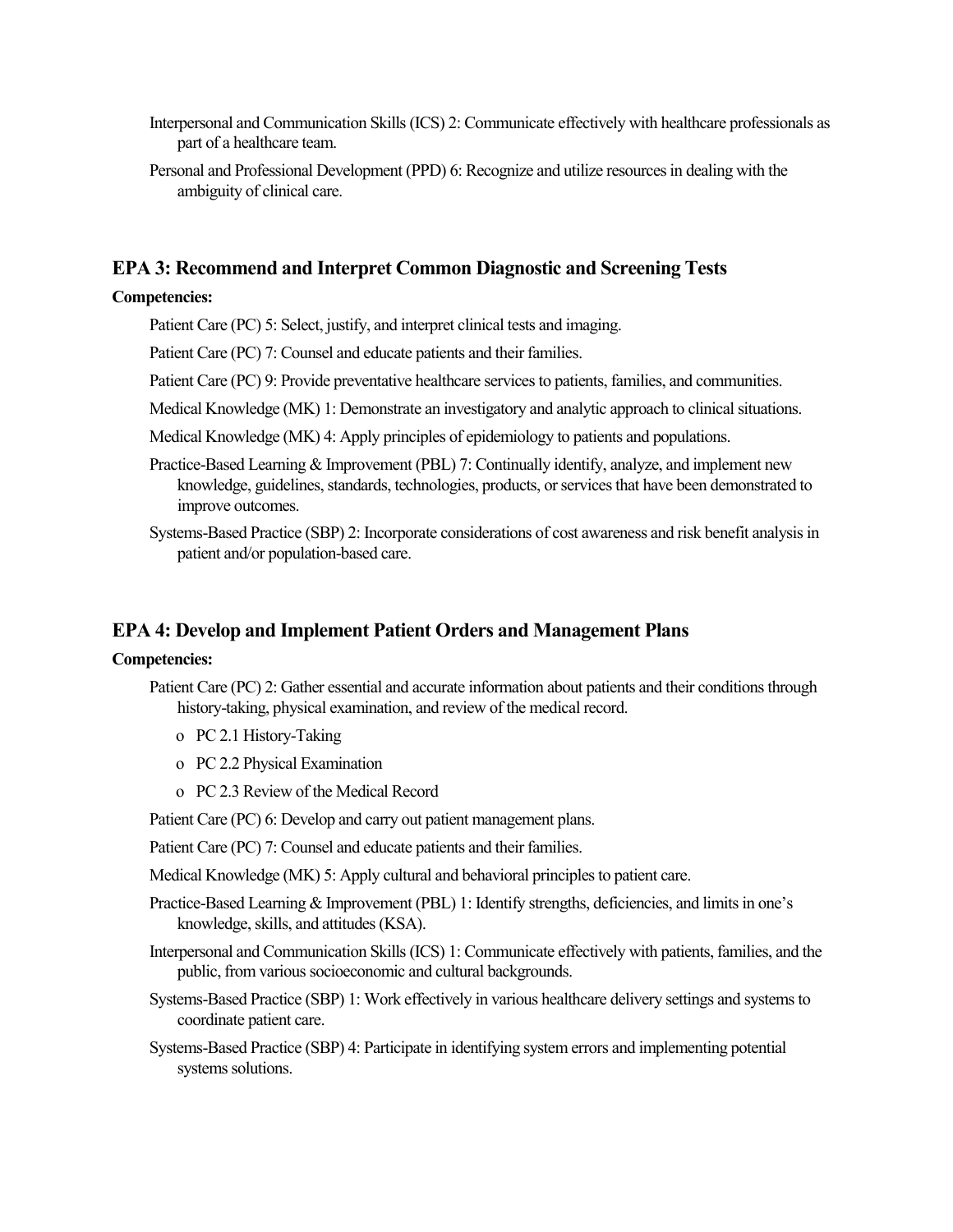#### **EPA 5: Document Clinical Encounters in the Patient Record**

#### **Competencies:**

- Patient Care (PC) 4: Organize and prioritize responsibilities to provide care that is safe, effective, and efficient.
- Patient Care (PC) 5: Select, justify, and interpret clinical tests and imaging.
- Patient Care (PC) 6: Develop and carry out patient management plans.
- Interpersonal and Communication Skills (ICS) 1: Communicate effectively with patients, families, and the public, from various socioeconomic and cultural backgrounds.
- Interpersonal and Communication Skills (ICS) 2: Communicate effectively with healthcare professionals as part of a healthcare team.
- Interpersonal and Communication Skills (ICS) 3: Maintain clear, accurate, timely, and legible medical records.
- Professionalism (PRO) 4: Demonstrate respect for patient autonomy.
- Systems-Based Practice (SBP) 1: Work effectively in various healthcare delivery settings and systems to coordinate patient care.

#### **EPA 6: Provide an Oral Presentation of a Clinical**

#### **Encounter**

#### **Competencies:**

- Patient Care (PC) 2: Gather essential and accurate information about patients and their conditions through history-taking, physical examination, and review of the medical record.
	- o PC 2.1 History-Taking
	- o PC 2.2 Physical Examination
	- o PC 2.3 Review of the Medical Record

Patient Care (PC) 5: Select, justify, and interpret clinical tests and imaging.

- Practice-Based Learning & Improvement (PBL) 1: Identify strengths, deficiencies, and limits in one's knowledge, skills and attitudes (KSA).
- Interpersonal and Communication Skills (ICS) 1: Communicate effectively with patients, families, and the public, from various socioeconomic and cultural backgrounds.
- Interpersonal and Communication Skills (ICS) 2: Communicate effectively with healthcare professionals as part of a healthcare team.
- Professionalism (PRO) 1: Demonstrate behaviors that convey compassion, respect, integrity and empathy for others.
- Professionalism (PRO) 3: Demonstrate respect for patient privacy.
- Professionalism (PRO) 4: Demonstrate respect for patient autonomy.

Personal and Professional Development (PPD) 3: Practice flexibility and maturity in adjusting to change.

Personal and Professional Development (PPD) 5: Demonstrates self-confidence that puts patients, families, and members of the healthcare team at ease.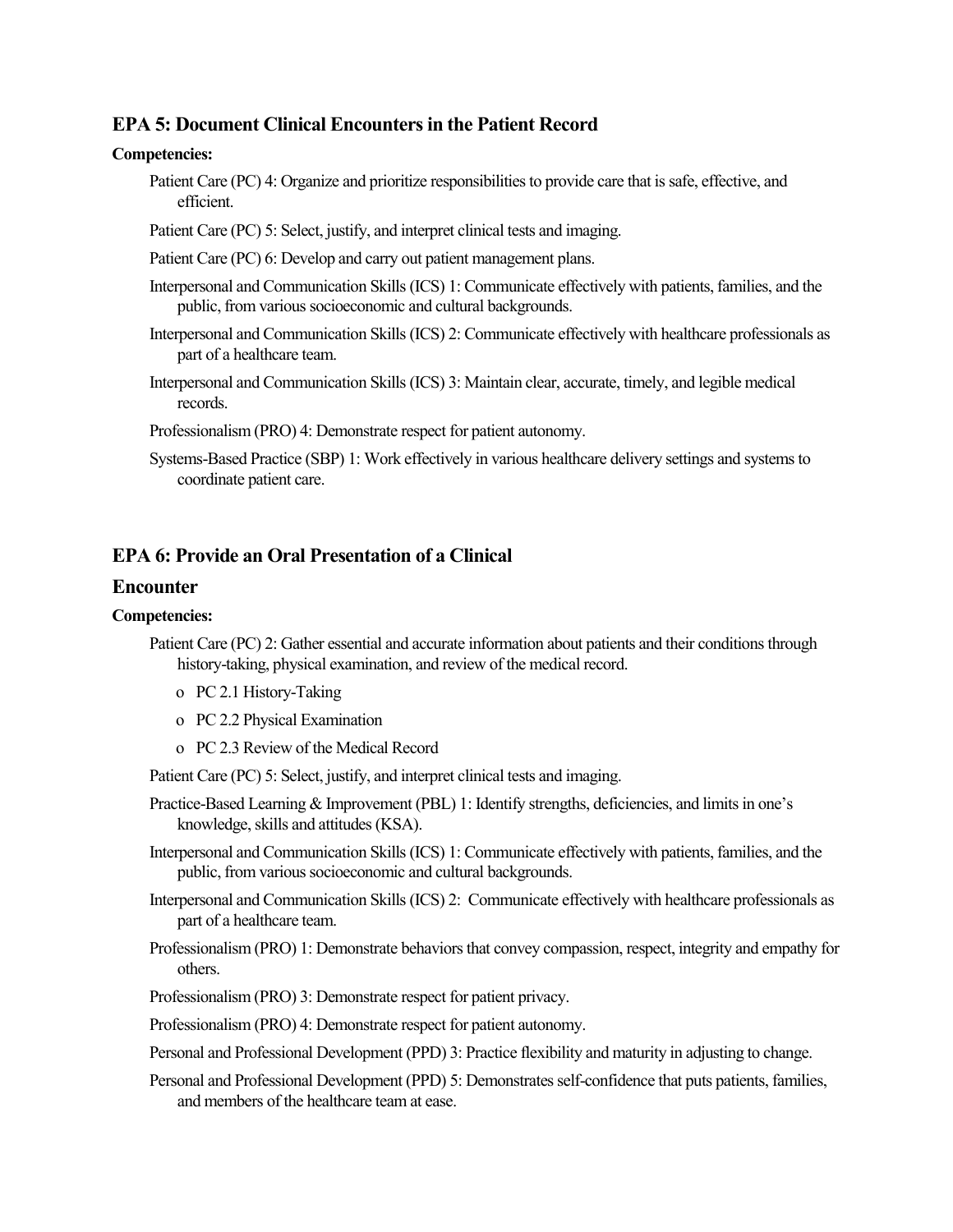#### **EPA 7: Formulate Clinical Questions and Retrieve**

#### **Evidence to Advance Patient Care**

#### **Competencies:**

- Medical Knowledge (MK) 3: Apply principles of clinical science to patient care.
- Medical Knowledge (MK) 4: Apply principles of epidemiology to patients and populations.
- Practice-Based Learning and Improvement (PBL) 1: Identify strengths, deficiencies, and limits in one's knowledge, skills and attitudes (KSA).
- Practice-Based Learning and Improvement (PBL) 3: Identify and perform learning activities that address one's learning and improvement goals.
- Practice-Based Learning and Improvement (PBL) 6: Locate, appraise, and assimilate evidence from scientific studies related to patients' health problems.
- Practice-Based Learning and Improvement (PBL) 7: Continually identify, analyze, and implement new knowledge, guidelines, standards, technologies, products, or services that have been demonstrated to improve outcomes.
- Interpersonal and Communication Skills (ICS) 2: Communicate effectively with healthcare professionals as part of a healthcare team.

#### **EPA 8: Give or Receive a Patient Handover to**

#### **Transition Care Responsibility**

#### **Competencies:**

- Patient Care (PC) 8: Provide appropriate referral of patients, including ensuring continuity of care.
- Practice-Based Learning and Improvement (PBL) 5: Incorporate feedback into daily practice.
- Practice-Based Learning and Improvement (PBL) 7: Continually identify, analyze, and implement new knowledge, guidelines, standards, technologies, products, or services that have been demonstrated to improve outcomes.
- Interpersonal and Communication Skills (ICS) 2: Communicate effectively with healthcare professionals as part of a healthcare team.
- Professionalism (PRO) 3: Demonstrate respect for patient privacy.
- Professionalism (PRO) 4: Demonstrate respect for patient autonomy.
- Interprofessional Collaboration (IPC) 3: Participate effectively in different team roles to provide populationbased and patient-centered care.

### **EPA 9: Collaborate as a Member of an Interprofessional Team**

#### **Competencies:**

Interpersonal and Communication Skills (ICS) 2: Communicate effectively with healthcare professionals as part of a healthcare team.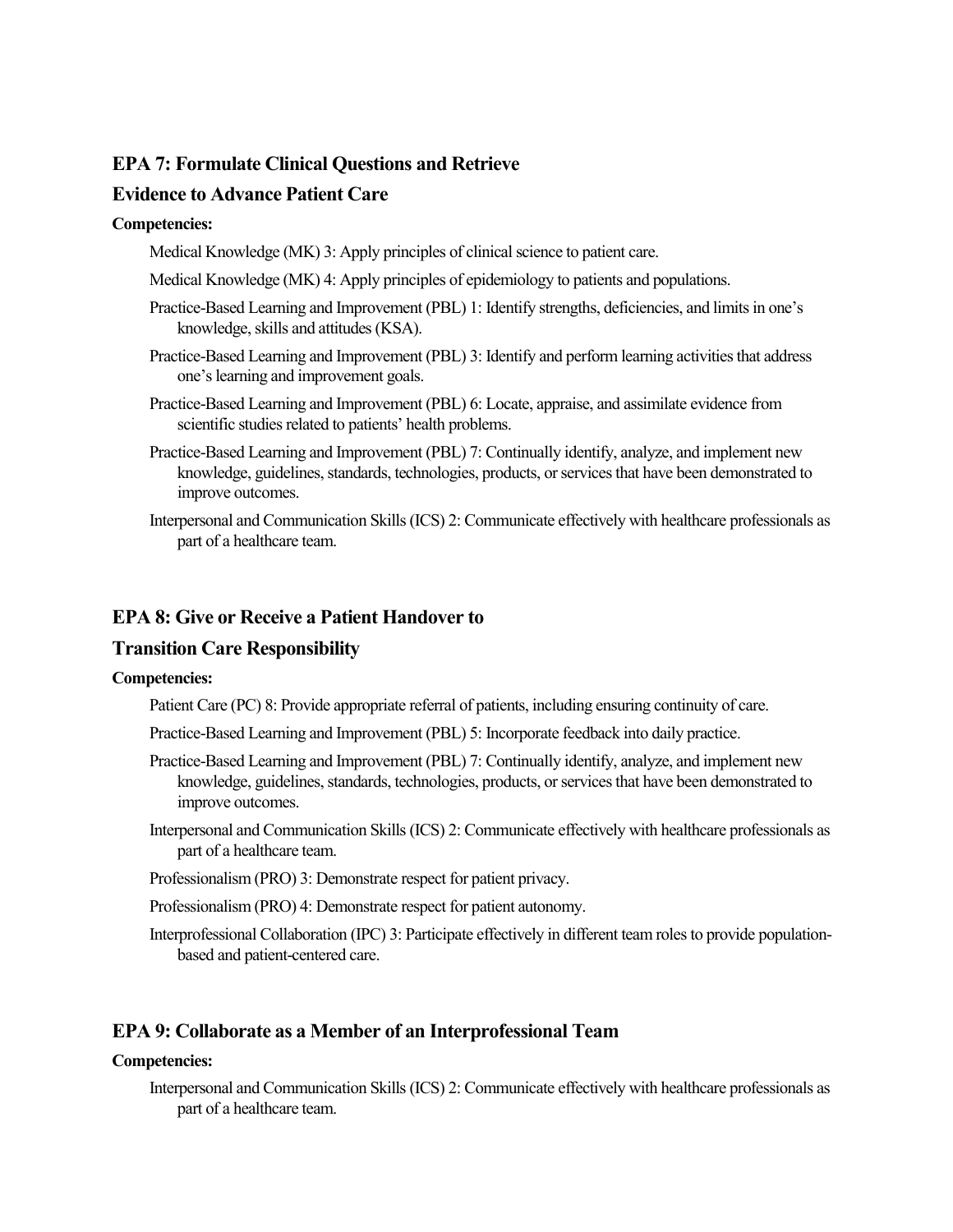Interpersonal and Communication Skills (ICS) 5: Demonstrate appropriate responses to human emotions.

- Professionalism (PRO) 1: Demonstrate behaviors that convey compassion, respect, integrity, and empathy for others.
- Systems-Based Practice (SBP) 1: Work effectively in various healthcare delivery settings and systems to coordinate patient care.
- Interprofessional Collaboration (IPC) 1: Collaborate with other health professionals to promote a climate of mutual respect and trust.
- Interprofessional Collaboration (IPC) 2: Recognize the roles of various members of the interprofessional healthcare team and the scope of their practice.
- Interprofessional Collaboration (IPC) 3: Participate effectively in different team roles to provide populationbased and patient-centered care.

### **EPA 10: Recognize a Patient Requiring Urgent or Emergent Care and Initiate Evaluation and**

#### **Management**

#### **Competencies:**

- Patient Care (PC) 1: Perform basic medical procedures required for patient care with assistance or direct supervision.
- Patient Care (PC) 2: Gather essential and accurate information about patients and their conditions through history-taking, physical examination, and review of the medical record.

PC 2.1 History –Taking

PC 2.2 Physical Examination

- Patient Care (PC) 3: Develop an appropriate patient assessment including diagnosis, differential diagnosis, and medical decision making.
- Patient Care (PC) 4: Organize and prioritize responsibilities to provide care that is safe, effective, and efficient.

Patient Care (PC) 5: Select, justify, and interpret clinical tests and imaging.

Patient Care (PC) 6: Develop and carry out patient management plans.

- Practice-Based Learning and Improvement (PBL) 1: Identify strengths, deficiencies, and limits in one's knowledge, skills, and attitudes (KSA).
- Interpersonal and Communication Skills (ICS) 2: Communicate effectively with healthcare professionals as part of a healthcare team.
- Interpersonal and Communication Skills (ICS) 4: Demonstrate sensitivity, honesty, and compassion in difficult conversations.

#### **EPA 11: Obtain Informed Consent for Tests and/or Procedures**

**Competencies:**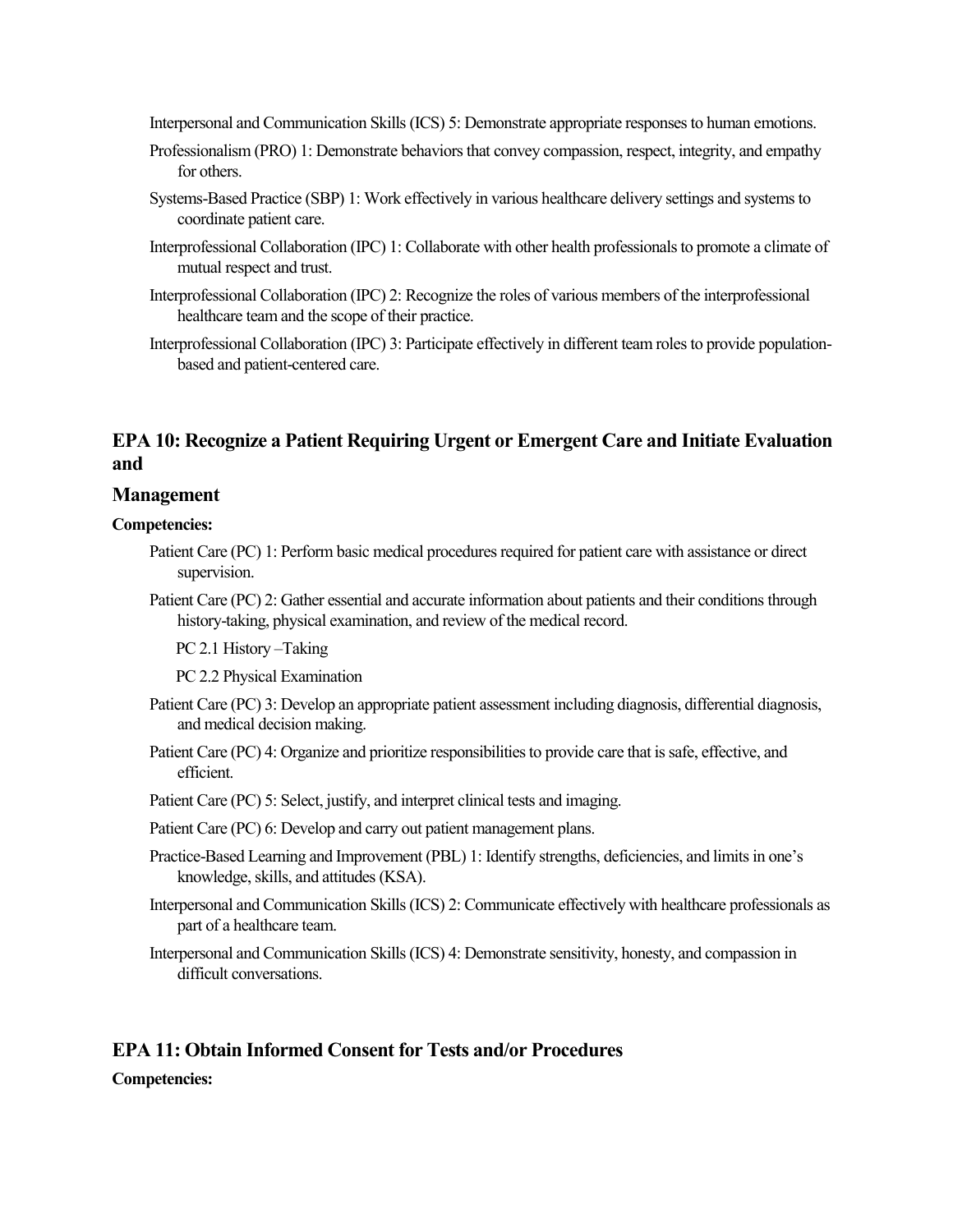- Patient Care (PC) 4: Organize and prioritize responsibilities to provide care that is safe, effective, and efficient.
- Patient Care (PC) 6: Develop and carry out patient management plans.
- Patient Care (PC) 7: Counsel and educate patients and their families.
- Interpersonal and Communication Skills (ICS) 1: Communicate effectively with patients, families, and the public, from various socioeconomic and cultural backgrounds.
- Interpersonal and Communication Skills (ICS) 3: Maintain clear, accurate, timely, and legible medical records.
- Interpersonal and Communication Skills (ICS) 5: Demonstrate appropriate responses to human emotions.
- Systems-Based Practice (SBP) 2: Incorporate considerations of cost awareness and risk benefit analysis in patient and/or population-based care.
- Personal & Professional Development (PPD) 5: Demonstrates self-confidence that puts patients, families, and members of the healthcare team at ease.

#### **EPA 12: Perform General Procedures**

#### **Competencies:**

- Patient Care (PC) 1: Perform basic medical procedures required for patient care with assistance or direct supervision.
- Patient Care (PC) 7: Counsel and educate patients and their families.
- Medical Knowledge (MK) 2: Apply principles of basic science to patient care.
- Interpersonal and Communication Skills (ICS) 3: Maintain clear, accurate, timely, and legible medical records.
- Interpersonal and Communication Skills (ICS) 4: Demonstrate sensitivity, honesty, and compassion in difficult conversations.
- Interpersonal and Communication Skills (ICS) 5: Demonstrate appropriate responses to human emotions.
- Professionalism (PRO) 7: Demonstrate a commitment to ethical principles.
- Systems-Based Practice (SBP) 2: Incorporate considerations of cost awareness and risk benefit analysis in patient and/or population-based care.
- Personal and Professional Development (PPD) 5: Demonstrates self-confidence that puts patients, families, and members of the healthcare team at ease.

#### **EPA 13: Identify System Failures and Contribute to a Culture of Safety and Improvement**

#### **Competencies:**

Medical Knowledge (MK) 1: Demonstrate an investigatory and analytic approach to clinical situations.

Practice-Based Learning and Improvement (PBL) 4: Systematically analyze practice using quality improvement methods and identify solutions with the goal of practice improvement.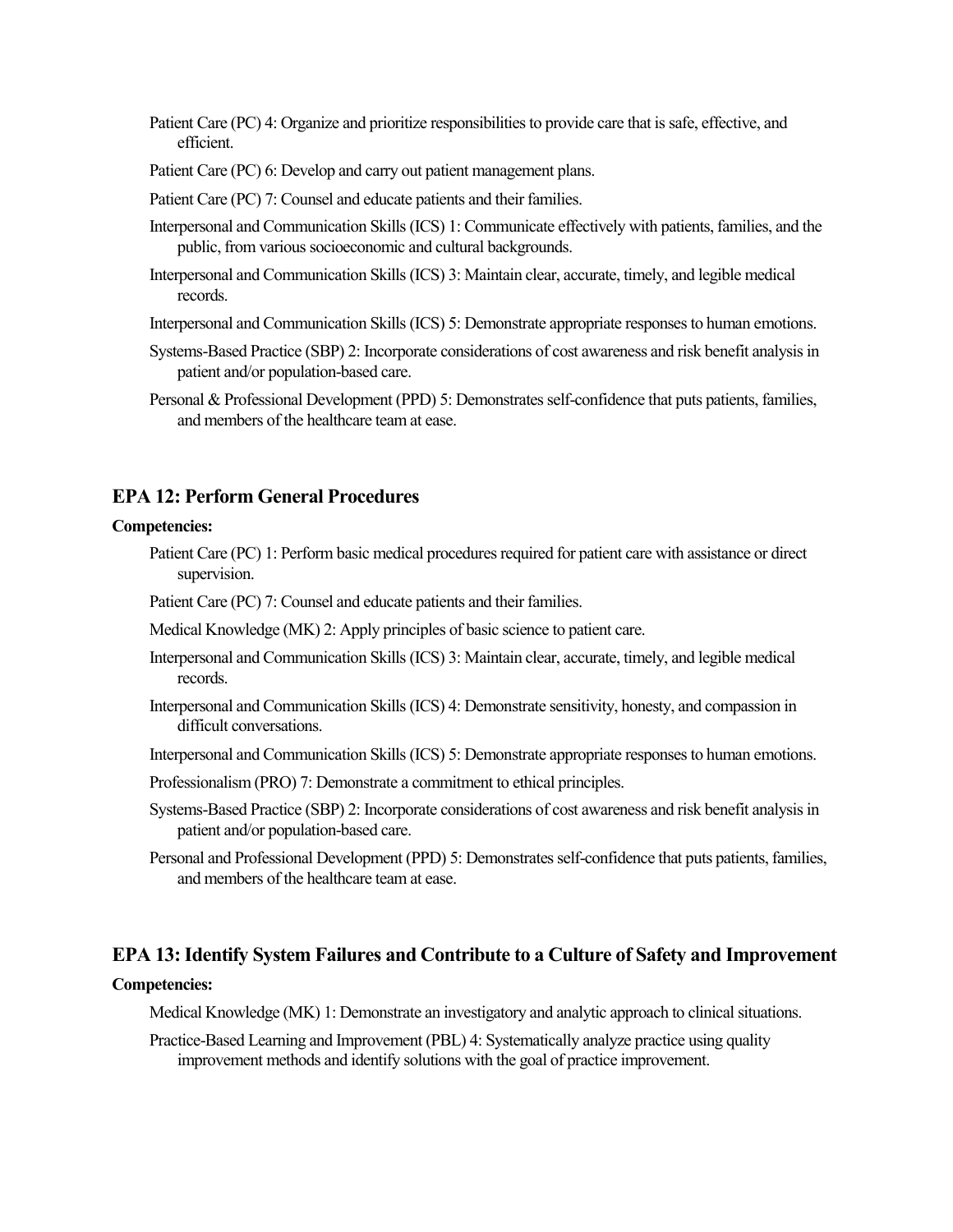- Practice-Based Learning and Improvement (PBL) 7: Continually identify, analyze, and implement new knowledge, guidelines, standards, technologies, products, or services that have been demonstrated to improve outcomes.
- Interpersonal and Communication Skills (ICS) 2: Communicate effectively with healthcare professionals as part of a healthcare team.
- Professionalism (PRO) 4: Demonstrate respect for patient autonomy.
- Systems-Based Practice (SBP) 3: Advocate for quality patient care and optimal patient care systems
- Systems-Based Practice (SBP) 4: Participate in identifying system errors and implementing potential systems solutions.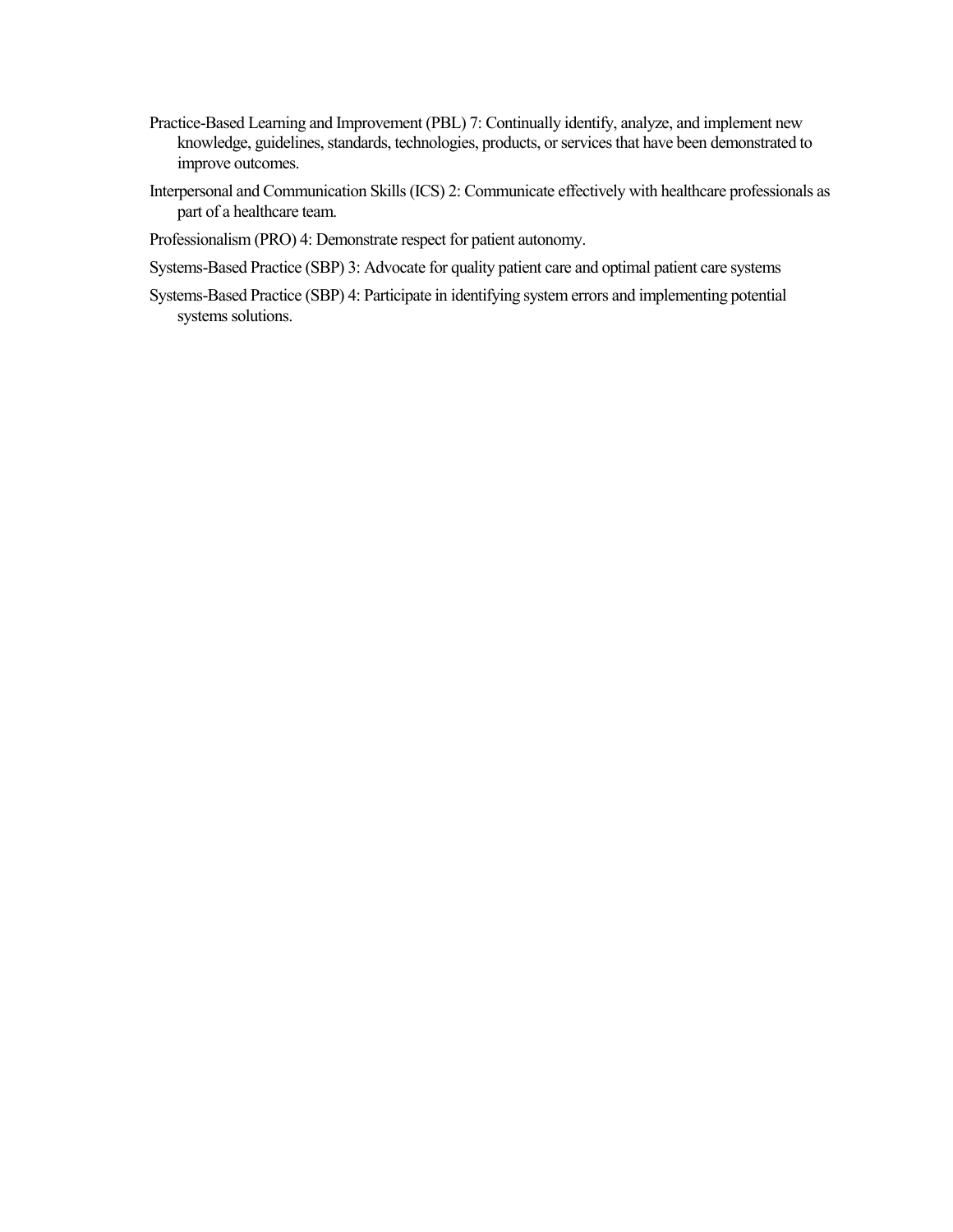# **Appendix III: Competency-Based Medical Education and the RVU PA Program**

Competence is the ability, based on the integration of specific knowledge, skills, and attitude, to perform a professional task at a level sufficient for practice. The ability to measure competence in students promotes confidence—for students, program faculty, clinical preceptors, and the public.

The concern for patient safety is the driving force in the world-wide shift toward CBME. While many medical education programs have, or are, incorporating components of CBME, RVU PA program is currently the only PA program to design its entire curriculum in this model.

CBME offers the following additional benefits to students:

- Takes learning from knowledge acquisition to knowledge application;
	- o Less memorization and more hands-on experiences
- Allows for multiple measures of performance;
	- o Frequent assessments with regular feedback regarding

performance; fewer "high stakes" exams

Figure 1. Example of EPA 1 - Gather a history and perform a physical exam - and its associated competencies.

Measures student performance against a fixed set of predetermined criteria.

o Expectations identified "up-front" through objectives and use of scoring rubrics

There are three major, interrelated components of CBME:

Entrustable professional activities (EPAs);

o Tasks or responsibilities performed unsupervised once competence is attained

Competencies;

o Knowledge, skills, and attitudes necessary to perform an EPA

Milestones.

- o Description of the developmental steps (levels) needed to reach competence
- o Students must reach level 3 or beyond, for each competency, by the time of graduation

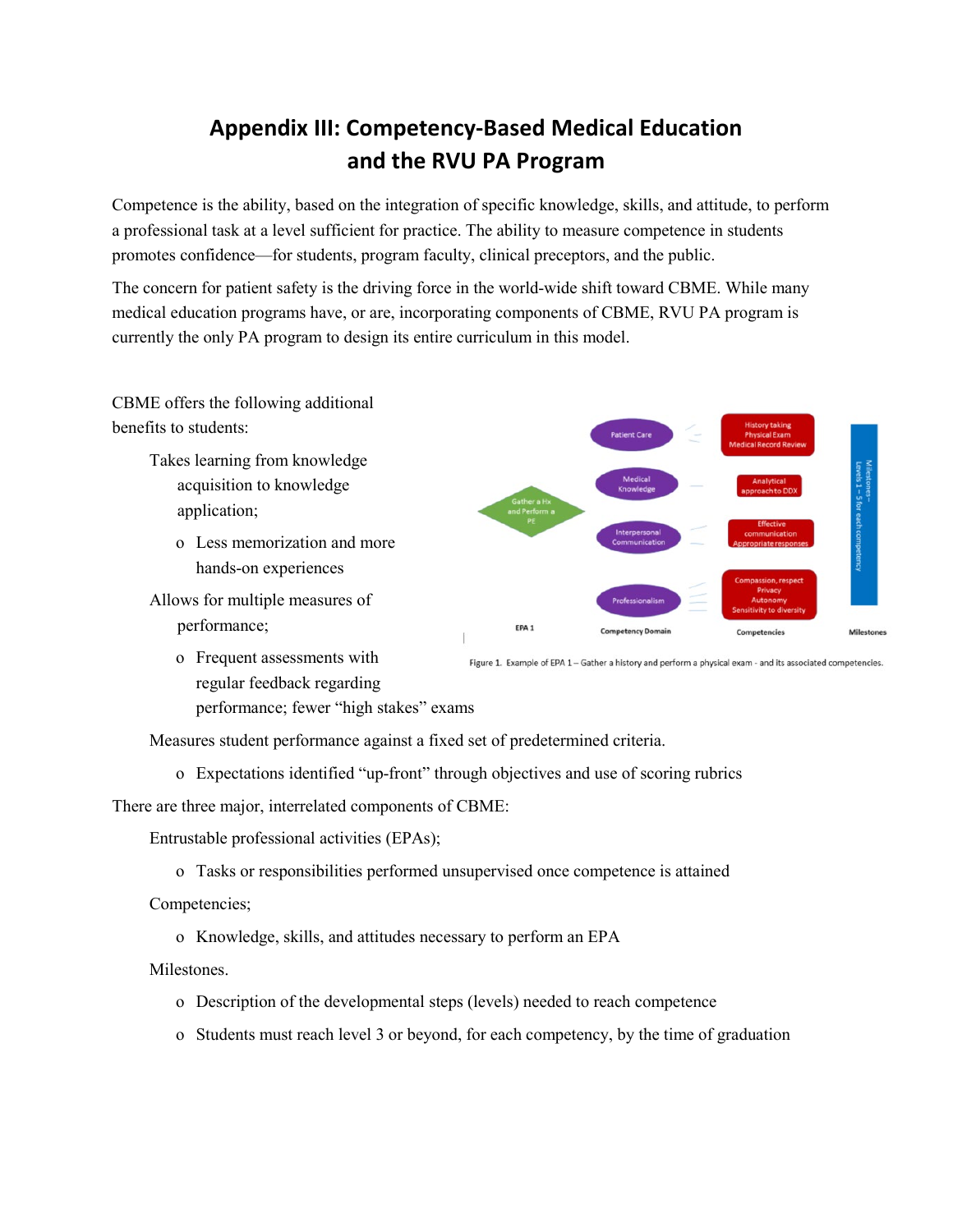| EPA 1: Gather a History and Perform a Physical Examination |              |                    |                |                |                |              |                         |             |                         |                         |                    |
|------------------------------------------------------------|--------------|--------------------|----------------|----------------|----------------|--------------|-------------------------|-------------|-------------------------|-------------------------|--------------------|
| Competency<br>↓                                            | Sept-<br>Oct | Nov-<br><b>Dec</b> | Jan-<br>Feb    | Mar-<br>May    | Jun-<br>Aug    | Sept-<br>Oct | Nov-<br>Dec             | Jan-<br>Feb | Mar-<br>May             | Jun-<br>Aug             | Sept-Nov           |
| PC 2.1                                                     | $\mathbf 1$  |                    |                |                | $\overline{2}$ |              |                         |             | $\overline{3}$          |                         |                    |
| PC 2.2                                                     | $\,1$        |                    |                | $\overline{2}$ |                |              |                         |             | 3                       |                         |                    |
| PC 2.3                                                     | $\mathbf{1}$ |                    |                |                | $\overline{2}$ |              |                         |             | $\overline{\mathbf{3}}$ |                         |                    |
| MK <sub>1</sub>                                            | $\mathbf 1$  |                    |                | $\overline{2}$ |                |              | $\overline{\mathbf{3}}$ |             |                         |                         |                    |
| ICS <sub>1</sub>                                           | $\mathbf{1}$ |                    | $\overline{2}$ |                |                |              |                         |             | $\overline{3}$          |                         |                    |
| ICS <sub>5</sub>                                           | $\mathbf{1}$ |                    |                |                | $\overline{2}$ |              |                         |             | $\overline{\mathbf{3}}$ |                         |                    |
| PRO 1                                                      | $\,1$        | $\overline{2}$     |                |                |                |              | $\overline{3}$          |             |                         |                         |                    |
| PRO <sub>3</sub>                                           | $\,1$        | $\overline{2}$     |                |                |                |              | $\overline{3}$          |             |                         |                         |                    |
| PRO 4                                                      | $1\,$        | $\overline{2}$     |                |                |                |              |                         |             | $\overline{\mathbf{3}}$ |                         |                    |
| PRO 6                                                      | $\mathbf{1}$ |                    |                | $\overline{2}$ |                |              |                         |             |                         | $\overline{3}$          |                    |
| Assessment:                                                | X            | X                  |                | X              | x              |              | X                       |             | Х                       | Х                       | x                  |
|                                                            | Early<br>Y1  | Mid<br>Y1          |                | Late<br>Y1     | Early<br>Υ2    |              | Mid<br>Y2               |             |                         | Core<br>Formative Exams | Summative<br>Exams |

Table 1: Milestones and Progress (MAP) associated with EPA 1; includes assessment timeframe and expected level of competency achievement (levels  $1 - 3$ ).

The RVU PA program clinical curriculum supports CBME through its rotation offerings. The PA program offers both "traditional" and "non-traditional" rotation options.

Expectations for student progress are identified in all course syllabi—didactic and clinical—with milestones for each level of competence serving as rubrics for assessment. Timeframes for achieving competence are delineated for each competency and EPA through a Milestones and Progress grid - or MAP. *(Refer to illustration at right.)*

The RVU PA program clinical curriculum supports CBME through its rotation offerings. The PA program offers both "traditional" and "non-traditional" rotation options.

#### **Traditional Rotations**

Short-term clinical exposure (2, 4, 6 or 8 weeks in length)

Single location/single setting type (e.g. family medicine, pediatrics, general surgery)

Benefits:

- o Option for those who need/wish to spend more time in a single area to improve skills
- o Option if rotation change is necessary
- o Option if long-term clinical rotation placement unavailable
- o Meets program and accreditation requirements

Locations may include Denver-Metro, Arizona, Texas, Utah, Wyoming, and Kansas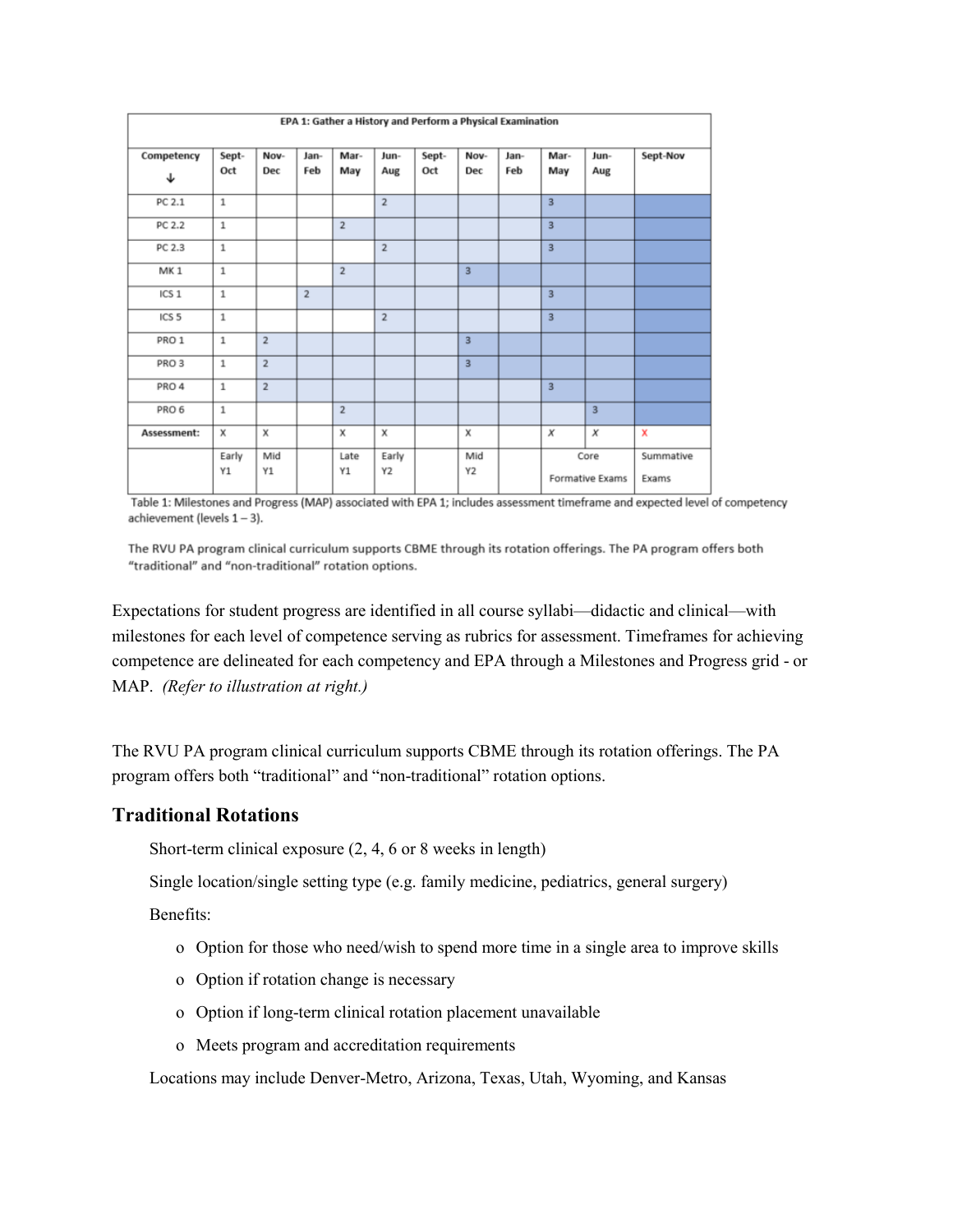### **Longitudinal Integrated Clerkships (LIC)**

Long-term clinical exposure (up to 48 weeks in length)

Concurrent exposure to a variety of specialties housed in one or two locations within a single community

Benefits:

- o Patient-centered
	- Continuity of care
- o Student-centered
	- Fewer rotation changes lead to:

Improved relationship with preceptor(s)

More "hands-on" training

More direct observation of skills and feedback

More opportunity for active team participation

Ability to assist patients in navigating system of care

- o Promotes teamwork, professional development, and communication skills
- o Meets program and accreditation requirements

Locations may include Arizona, Colorado, and Wyoming

Students will be offered the opportunity to participate in both traditional and LIC rotations. All rotations are evaluated to ensure appropriate patient volume, preceptor training, and student safety.

The goal of the RVU PA program is to support the development of clinically competent, collaborative, and compassionate physician assistants. The programs' competency-based curriculum and its faculty provide the framework to achieve this goal, offering a student-centered, innovative approach to medical training, promoting patient safety and primary care. Ultimately, it is the students that make RVU a success.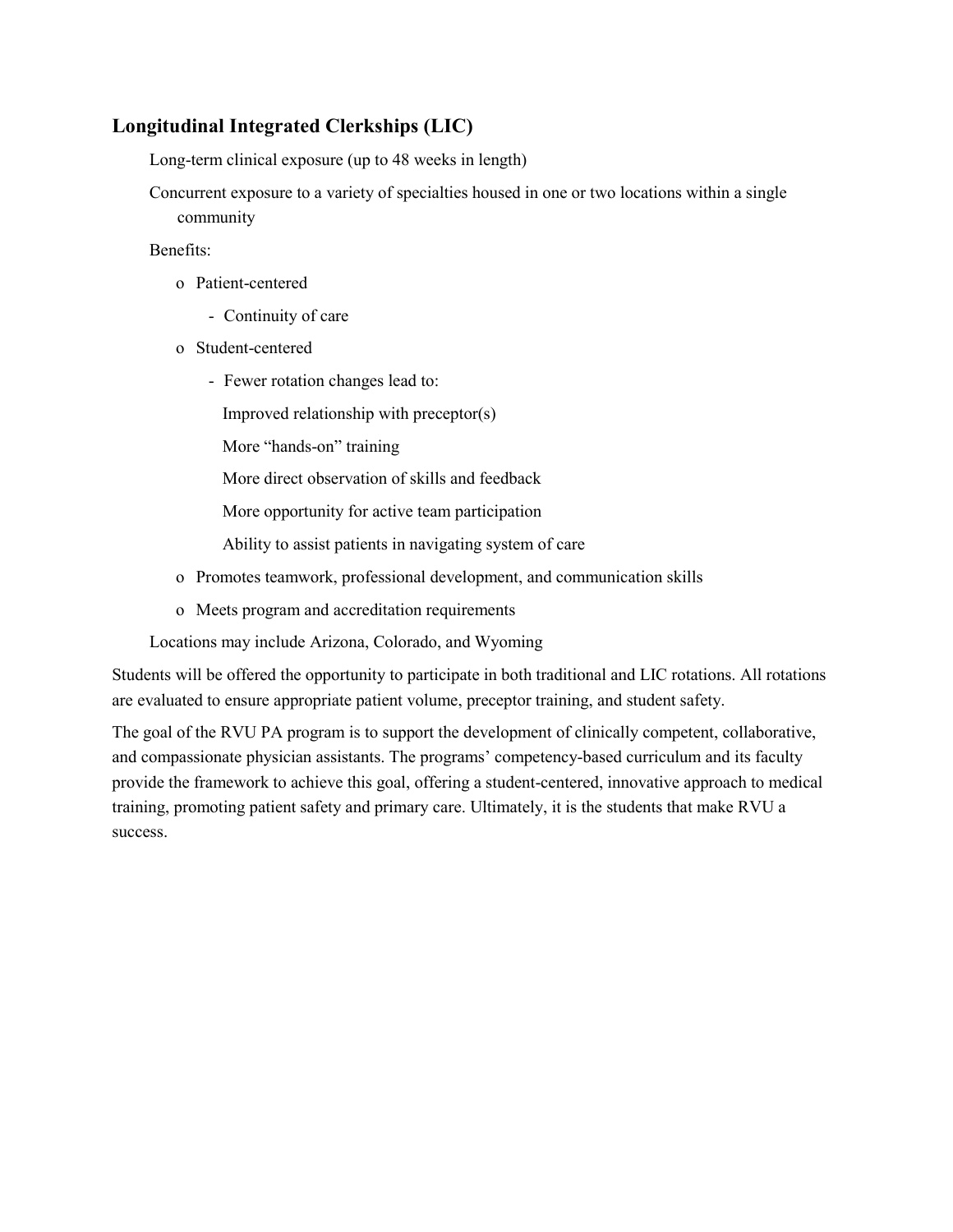# **Appendix IV: Professional Development Assessment Tool (PDAT)**

| Name: |  |
|-------|--|
|-------|--|

Date:

# **Professional Development Assessment Tool (PDAT Rubric)**

| Competency:                                                                                              | <b>Meets Level</b><br>1                                                                                         | <b>Approaching</b><br><b>Level 2</b>                                                                            | <b>Meets Level</b><br>$\overline{2}$                                                                                     | <b>Approaching</b><br>Level 3                                                                                         | <b>Meets Level 3</b>                                                                                                                                        |
|----------------------------------------------------------------------------------------------------------|-----------------------------------------------------------------------------------------------------------------|-----------------------------------------------------------------------------------------------------------------|--------------------------------------------------------------------------------------------------------------------------|-----------------------------------------------------------------------------------------------------------------------|-------------------------------------------------------------------------------------------------------------------------------------------------------------|
| <b>PRO-9:</b><br><b>Demonstrate</b><br>s basic<br>professional<br>responsibilit<br>y                     | The student<br>rarely<br>exhibits a<br>positive and<br>professional<br>attitude                                 | The student<br>seldom<br>exhibits a<br>positive and<br>professional<br>attitude                                 | The student<br>inconsistentl<br>y exhibits a<br>positive and<br>professional<br>attitude                                 | The student<br>consistently<br>exhibits a<br>positive and<br>professional<br>attitude                                 | The student<br>enhances the<br>learning<br>environment<br>by the<br>exhibited<br>positive and<br>professional<br>attitude                                   |
| <b>PPD-3:</b><br><b>Practice</b><br>flexibility<br>and maturity<br>in adjusting<br>to change             | The student<br>rarely<br>exhibits<br>emotional<br>stability,<br>maturity,<br>empathy,<br>and mental<br>stamina. | The student<br>seldom<br>exhibits<br>emotional<br>stability,<br>maturity,<br>empathy,<br>and mental<br>stamina. | The student<br>inconsistentl<br>y exhibits<br>emotional<br>stability,<br>maturity,<br>empathy,<br>and mental<br>stamina. | The student<br>consistently<br>exhibits<br>emotional<br>stability,<br>maturity,<br>empathy,<br>and mental<br>stamina. | The student<br>enhances the<br>learning<br>environment<br>by the<br>exhibited<br>emotional<br>stability,<br>maturity,<br>empathy, and<br>mental<br>stamina. |
| <b>PRO-1:</b><br><b>Demonstrate</b><br>behaviors<br>that convey<br>compassion,<br>respect,<br>integrity, | The student<br>rarely shows<br>respect for<br>other<br>students.                                                | The student<br>seldom<br>shows<br>respect for<br>other<br>students.                                             | The student<br>inconsistentl<br>y shows<br>respect for<br>other<br>students.                                             | The student<br>consistently<br>shows<br>respect for<br>other<br>students.                                             | The student<br>enhances the<br>learning<br>environment<br>by the<br>demonstrated<br>respect for                                                             |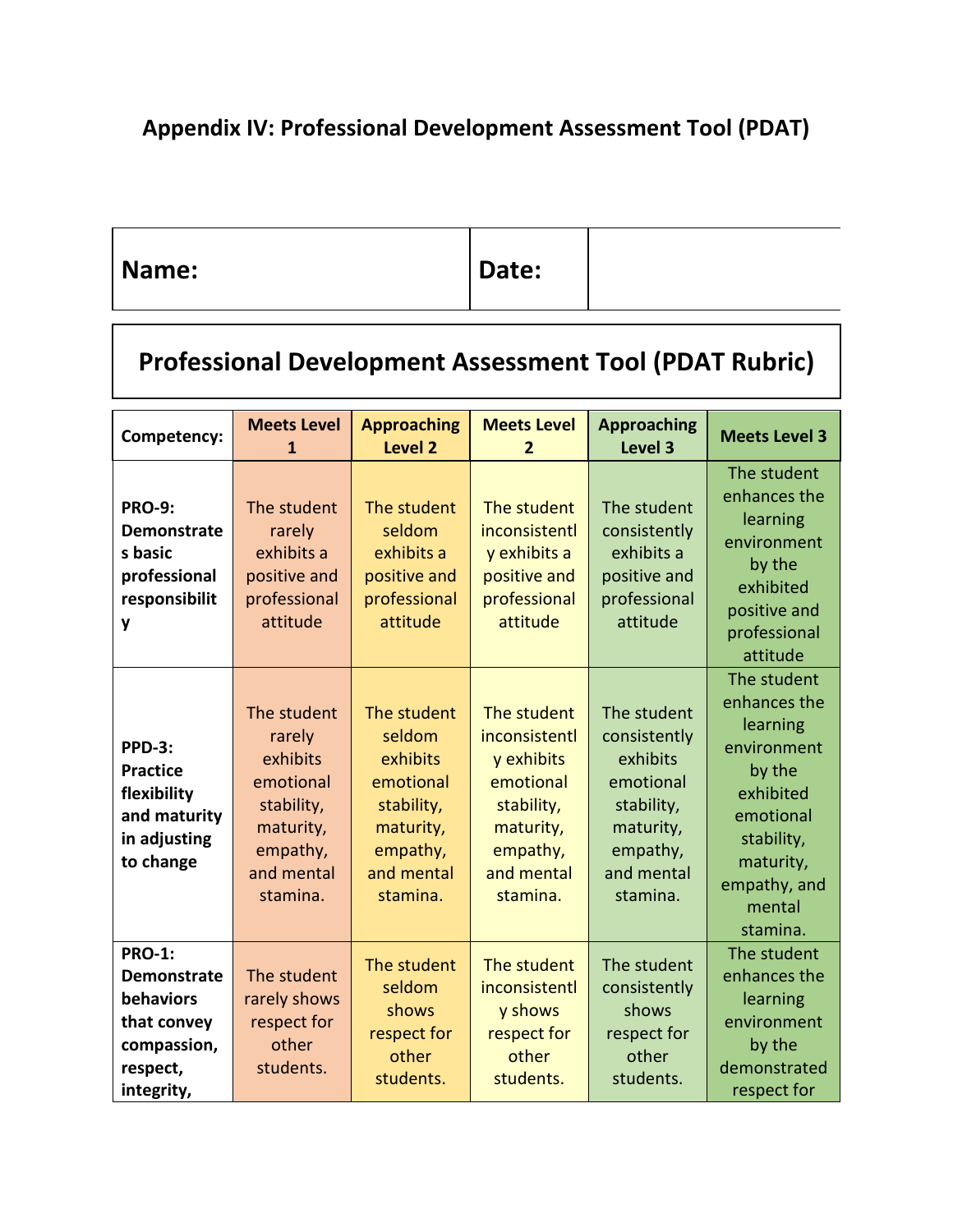| and empathy<br>for others.                                                                                                             |                                                                                                                                                            |                                                                                                                                                            |                                                                                                                                                                     |                                                                                                                                                                  | other<br>students.                                                                                                                                                |
|----------------------------------------------------------------------------------------------------------------------------------------|------------------------------------------------------------------------------------------------------------------------------------------------------------|------------------------------------------------------------------------------------------------------------------------------------------------------------|---------------------------------------------------------------------------------------------------------------------------------------------------------------------|------------------------------------------------------------------------------------------------------------------------------------------------------------------|-------------------------------------------------------------------------------------------------------------------------------------------------------------------|
| <b>PRO-1:</b><br><b>Demonstrate</b><br>behaviors<br>that convey<br>compassion,<br>respect,<br>integrity,<br>and empathy<br>for others. | The student<br>rarely shows<br>respect for<br>faculty<br>members.                                                                                          | The student<br>seldom<br>shows<br>respect for<br>faculty<br>members.                                                                                       | The student<br>inconsistentl<br>y shows<br>respect for<br>faculty<br>members.                                                                                       | The student<br>consistently<br>shows<br>respect for<br>faculty<br>members.                                                                                       | The student<br>enhances the<br>learning<br>environment<br>by the respect<br>shown for<br>faculty<br>members.                                                      |
| <b>PRO-9:</b><br><b>Demonstrate</b><br>s basic<br>professional<br>responsibilit<br>y                                                   | The student<br>rarely<br>complies<br>with the<br>dress code                                                                                                | The student<br>seldom<br>complies<br>with the<br>dress code                                                                                                | The student<br>inconsistentl<br>y complies<br>with the<br>dress code                                                                                                | The student<br>consistently<br>complies<br>with the<br>dress code                                                                                                | The student<br>enhances the<br>learning<br>environment<br>by the<br>demonstrated<br>compliance<br>with the dress<br>code                                          |
| <b>PRO-9:</b><br><b>Demonstrate</b><br>s basic<br>professional<br>responsibilit<br>y                                                   | The student<br>is rarely on<br>time for<br>classes                                                                                                         | The student<br>is seldom on<br>time for<br>classes                                                                                                         | The student<br>is<br>inconsistentl<br>y on time for<br>classes                                                                                                      | The student<br>is<br>consistently<br>on time for<br>classes                                                                                                      | The student<br>enhances the<br>learning<br>environment<br>by the<br>demonstrated<br>timeliness for<br>classes                                                     |
| <b>PRO-9:</b><br><b>Demonstrate</b><br>s basic<br>professional<br>responsibilit<br>y                                                   | The student<br>rarely<br>exhibits<br>professional<br>behavior and<br>engagement<br>in class<br>(including no<br>unnecessary<br>conversation<br>s in class, | The student<br>seldom<br>exhibits<br>professional<br>behavior and<br>engagement<br>in class<br>(including no<br>unnecessary<br>conversation<br>s in class, | The student<br>inconsistentl<br>y exhibits<br>professional<br>behavior and<br>engagement<br>in class<br>(including no<br>unnecessary<br>conversation<br>s in class, | The student<br>consistently<br>exhibits<br>professional<br>behavior and<br>engagement<br>in class<br>(including no<br>unnecessary<br>conversation<br>s in class, | The student<br>enhances the<br>learning<br>environment<br>by the level of<br>exhibited<br>professional<br>behavior and<br>engagement in<br>class (including<br>no |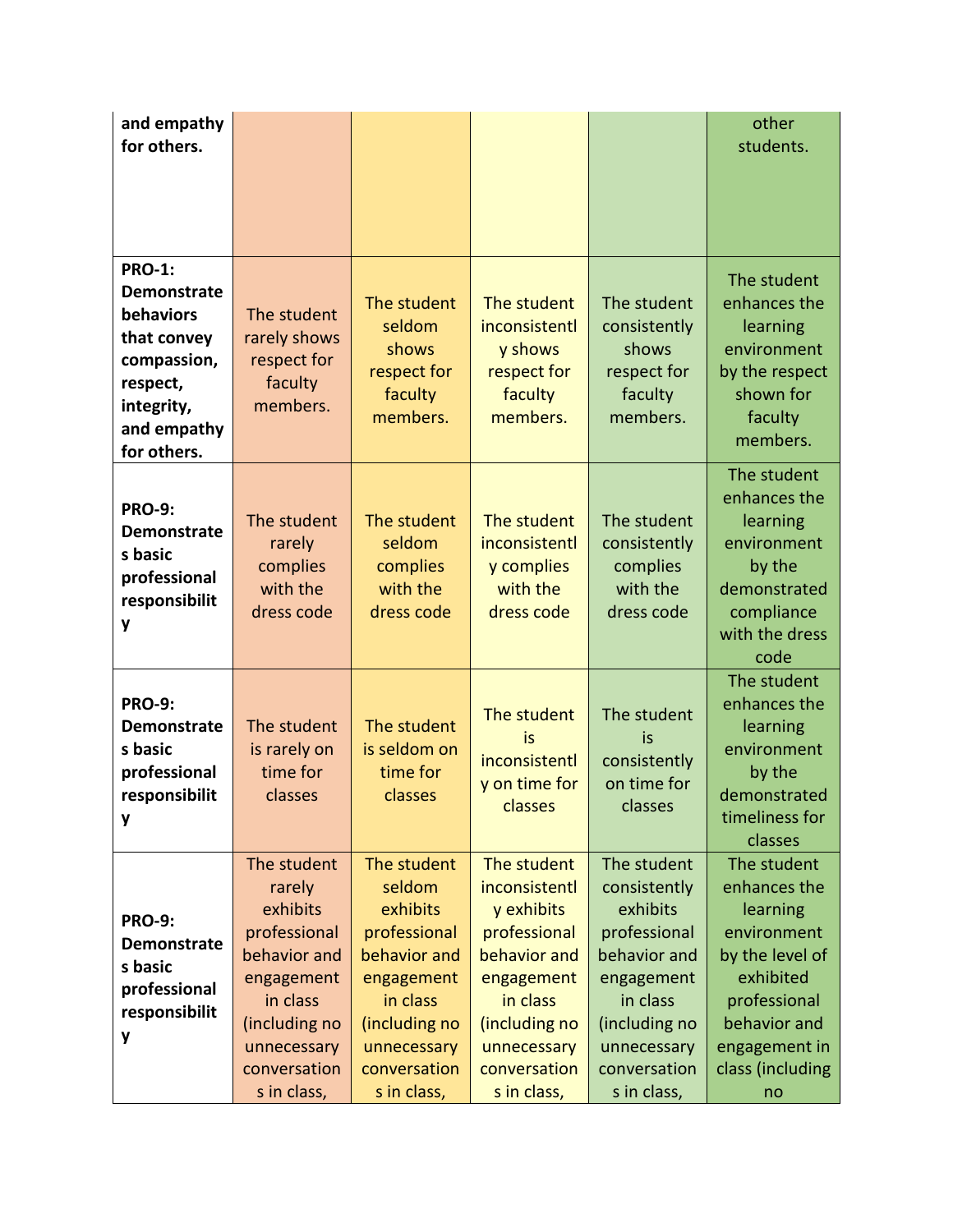|                                                                                      | during<br>lectures or<br>laboratory<br>sessions).                                                                                                                                      | during<br>lectures or<br>laboratory<br>sessions).                                                                                                                                             | during<br>lectures or<br>laboratory<br>sessions).                                                                                                                                                   | during<br>lectures or<br>laboratory<br>sessions).                                                                                                                                                 | unnecessary<br>conversations<br>in class, during<br>lectures or<br>laboratory<br>sessions).                                                                                                                          |
|--------------------------------------------------------------------------------------|----------------------------------------------------------------------------------------------------------------------------------------------------------------------------------------|-----------------------------------------------------------------------------------------------------------------------------------------------------------------------------------------------|-----------------------------------------------------------------------------------------------------------------------------------------------------------------------------------------------------|---------------------------------------------------------------------------------------------------------------------------------------------------------------------------------------------------|----------------------------------------------------------------------------------------------------------------------------------------------------------------------------------------------------------------------|
| <b>PRO-9:</b><br><b>Demonstrate</b><br>s basic<br>professional<br>responsibilit<br>y | The student<br>rarely works<br>cooperativel<br>y, promoting<br>and<br>preserving<br>relationships<br>with peers<br>and faculty.                                                        | The student<br>seldom<br>works<br>cooperativel<br>y, promoting<br>and<br>preserving<br>relationships<br>with peers<br>and faculty.                                                            | The student<br>inconsistentl<br>y works<br>cooperativel<br>y, promoting<br>and<br>preserving<br>relationships<br>with peers<br>and faculty.                                                         | The student<br>consistently<br>works<br>cooperativel<br>y, promoting<br>and<br>preserving<br>relationships<br>with peers<br>and faculty.                                                          | The student<br>enhances the<br>learning<br>environment<br>by the<br>demonstrated<br>cooperation,<br>promotion of<br>and preserving<br>of<br>relationships<br>with peers and<br>faculty.                              |
| <b>PRO-9:</b><br><b>Demonstrate</b><br>s basic<br>professional<br>responsibilit<br>y | There is no<br>evidence<br>that the<br>student can<br>communicat<br>e effectively,<br>both verbally<br>and written,<br>using<br>appropriate<br>grammar,<br>spelling and<br>vocabulary. | There is<br>seldom<br>evidence<br>that the<br>student can<br>communicat<br>e effectively,<br>both verbally<br>and written,<br>using<br>appropriate<br>grammar,<br>spelling and<br>vocabulary. | There is<br>inconsistent<br>evidence<br>that the<br>student can<br>communicat<br>e effectively,<br>both verbally<br>and written,<br>using<br>appropriate<br>grammar,<br>spelling and<br>vocabulary. | There is<br>consistent<br>evidence<br>that the<br>student can<br>communicat<br>e effectively,<br>both verbally<br>and written,<br>using<br>appropriate<br>grammar,<br>spelling and<br>vocabulary. | The student<br>enhances the<br>learning<br>environment<br>by the<br>demonstrated<br>effective<br>communicatio<br>n, both<br>verbally and<br>written, using<br>appropriate<br>grammar,<br>spelling and<br>vocabulary. |
| <b>PRO-9:</b><br>Demonstrate<br>s basic<br>professional<br>responsibilit<br>y        | There is no<br>evidence of<br>academic<br>integrity.                                                                                                                                   | There is<br>seldom<br>evidence of<br>academic<br>integrity.                                                                                                                                   | There is<br>inconsistent<br>evidence of<br>academic<br>integrity.                                                                                                                                   | There is<br>consistent<br>evidence of<br>academic<br>integrity.                                                                                                                                   | The student<br>enhances the<br>learning<br>environment<br>by the<br>demonstrated<br>level of                                                                                                                         |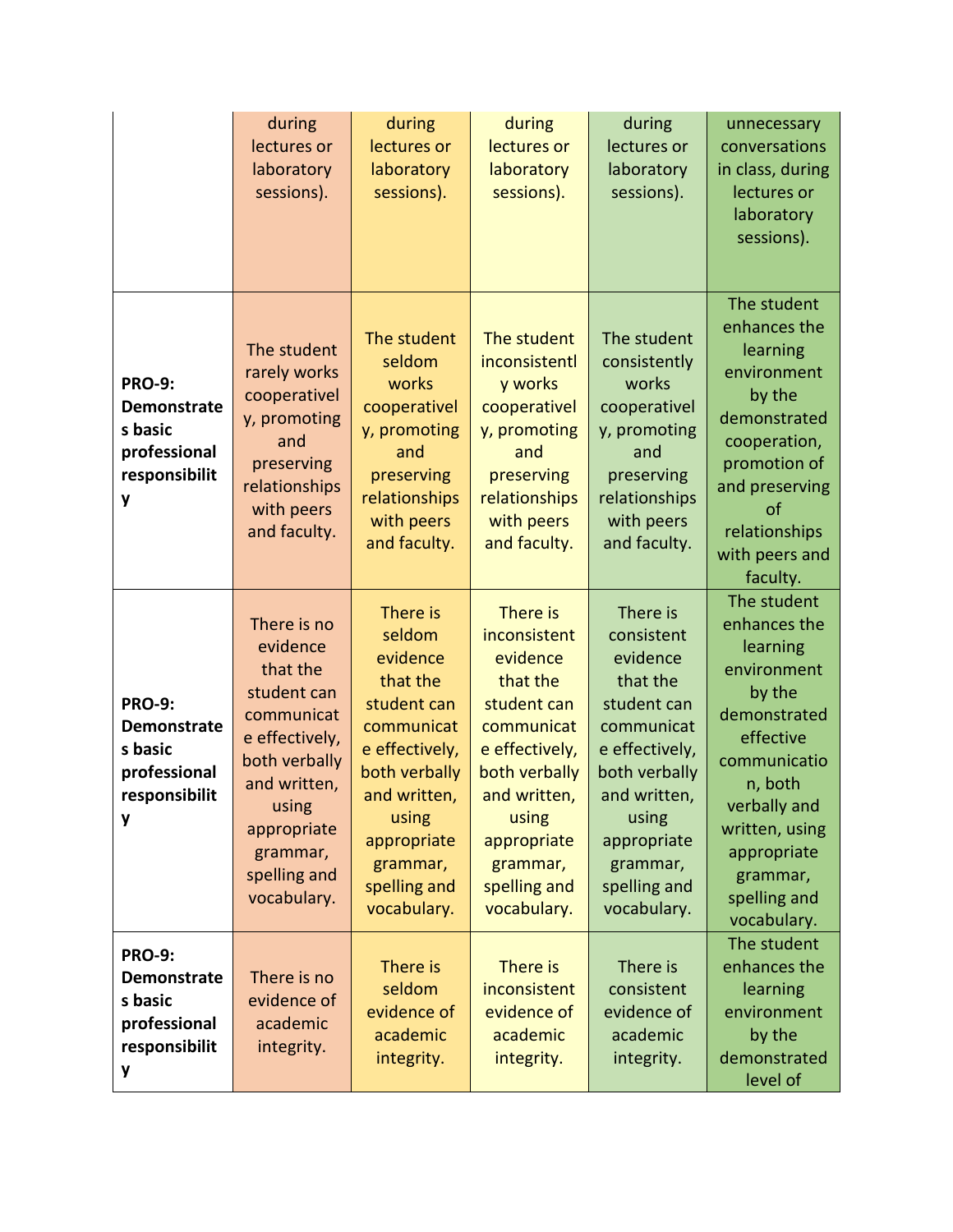|                                                                                       |                                                                                                                                              |                                                                                                                                              |                                                                                                                                                          |                                                                                                                                                    | academic<br>integrity.                                                                                                                                                                |
|---------------------------------------------------------------------------------------|----------------------------------------------------------------------------------------------------------------------------------------------|----------------------------------------------------------------------------------------------------------------------------------------------|----------------------------------------------------------------------------------------------------------------------------------------------------------|----------------------------------------------------------------------------------------------------------------------------------------------------|---------------------------------------------------------------------------------------------------------------------------------------------------------------------------------------|
| PPD-3:<br><b>Practice</b><br>flexibility<br>and maturity<br>in adjusting<br>to change | The student<br>rarely<br>demonstrate<br>s adaptability<br>relative to<br>changing<br>situations,<br>environment<br>s and new<br>information. | The student<br>seldom<br>demonstrate<br>s adaptability<br>relative to<br>changing<br>situations,<br>environment<br>s and new<br>information. | The student<br>inconsistentl<br>v<br>demonstrate<br>s adaptability<br>relative to<br>changing<br>situations,<br>environment<br>s and new<br>information. | The student<br>consistently<br>demonstrate<br>s adaptability<br>relative to<br>changing<br>situations,<br>environment<br>s and new<br>information. | The student<br>enhances the<br>learning<br>environment<br>by the<br>demonstrated<br>adaptability<br>relative to<br>changing<br>situations,<br>environments<br>and new<br>information. |
| <b>Comments:</b>                                                                      |                                                                                                                                              |                                                                                                                                              |                                                                                                                                                          |                                                                                                                                                    |                                                                                                                                                                                       |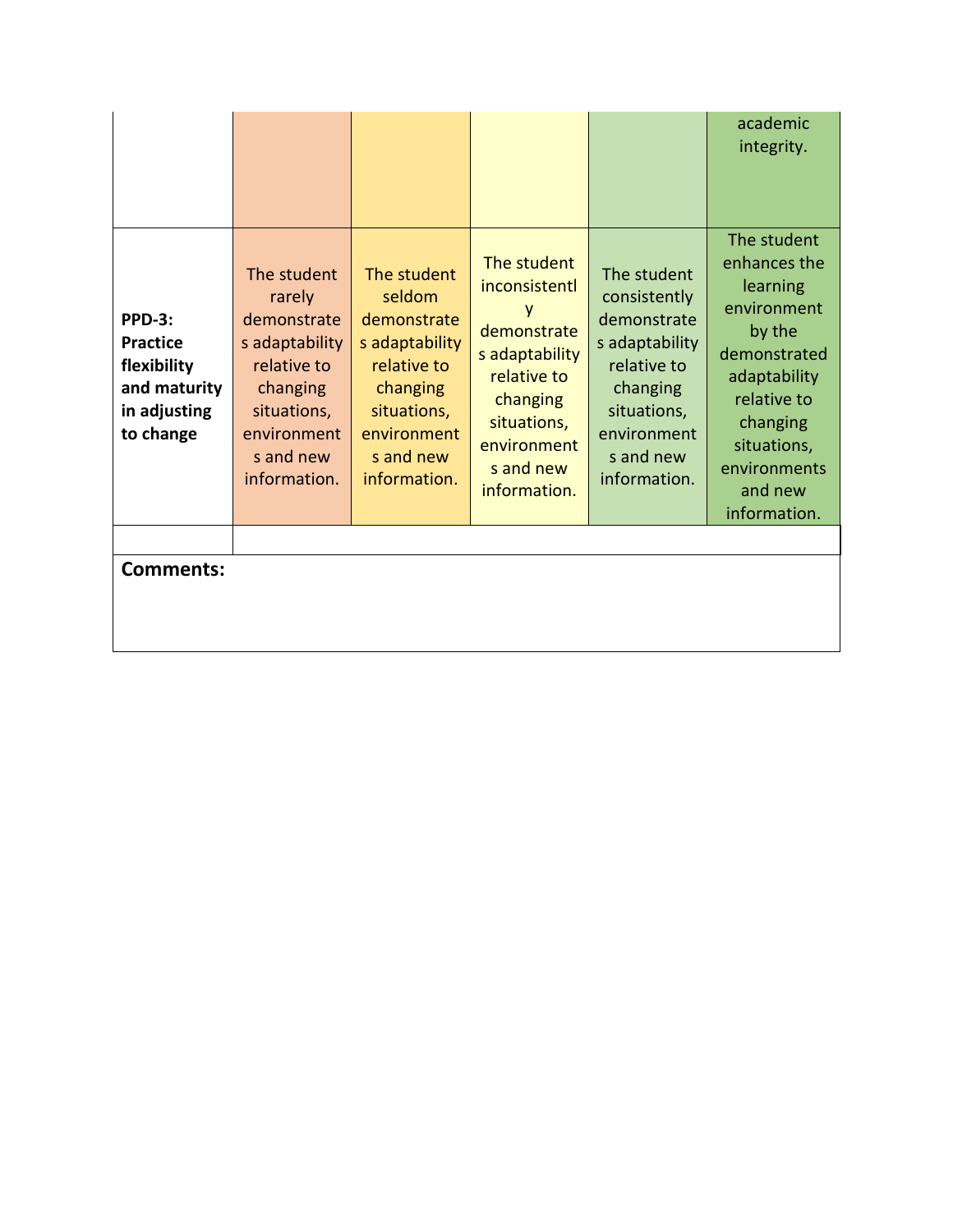# **Appendix V: RVU PA Technical Standards and Safe Student Policy**

## **Technical Standards**

Medical schools and physician assistant programs adopted Technical Standards to ensure that candidates for admission and students accepted to these programs are able to successfully complete the training process. The Rocky Vista University Physician Assistant Program has formally adopted the following Technical Standards that apply to all candidates for admission and to all students at all times during training.

A. In order to be admitted as students in the Physician Assistant Program, candidates must meet the following Technical Standards:

1) The candidate must be able to observe lectures, demonstrations, experiments, computerassisted instruction and waveform readings, and must be able to use vision, hearing, and somatic senses to accurately observe patients, both near and at a distance.

2) The candidate must communicate effectively with patients, preceptors, faculty members and other members of the health care team. Therefore, the candidate must be able to communicate accurately and clearly in spoken and written formats, and must be able to use speech, hearing, reading and writing to effectively elicit patient histories, record data and interpret data related patient care.

3) The candidate must have sufficient motor and tactile skills to elicit information from patients by palpation, auscultation, percussion and other diagnostic maneuvers. The candidate must be physically able to perform standard patient care activities, including but not limited to the suturing of skin and other tissues, the performance of lumbar puncture, and performance of retraction and instrument usage necessary to assist the primary surgeon during surgical operations.

4) The candidate must have sufficient intellectual, conceptual, reasoning and problem-solving abilities to assimilate and integrate historical information, physical findings, diagnostic test results and other patient-related data to form a diagnostic impression and a therapeutic plan for patients.

5) The candidate must have the capacity and willingness to develop sound clinical and personal judgment, mature professional relationships and the ability to tolerate physically and emotionally stressful situations and circumstances. Candidates must have and maintain a sufficient degree of physical and mental health to provide effective, compassionate and safe health care, and must be able to respond appropriately and effectively in emergency situations.

6) The candidate must have the capacity and willingness to recognize limitations of their skill, legal authority and authorization, and must be willing to seek appropriate supervision and direction.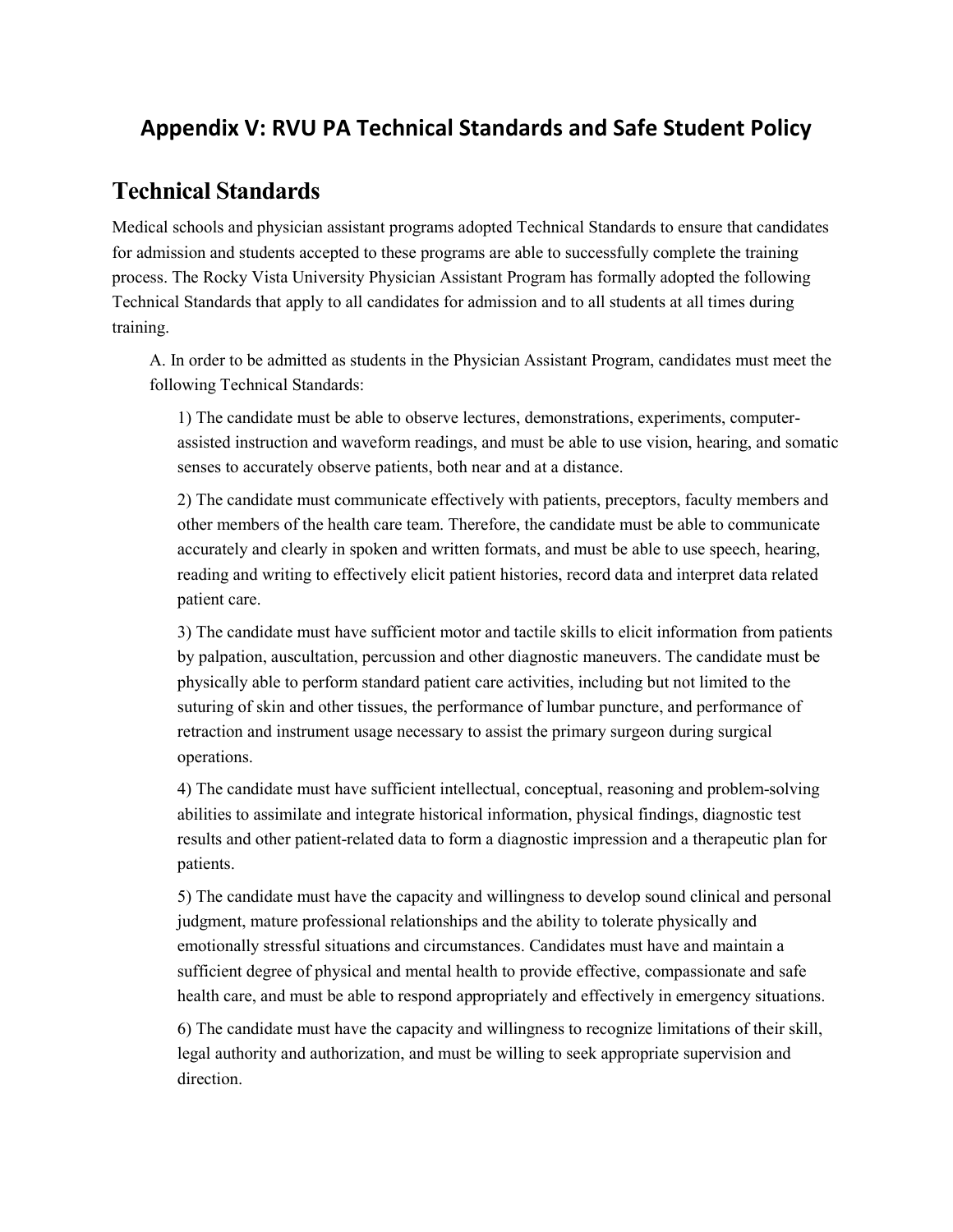7) The candidate must be able to develop and demonstrate ethical behaviors with respect to coworkers, preceptors, faculty members, patients, the families of patients and other stakeholders in health-care training and delivery.

B. Reasonable accommodation for the Technical Standards may be requested.

For specific information, please see the University section on "Disabilities and Academic Accommodations" in the Student Support and Services section of this Handbook.

## **Safe Student Policy**

If an RVU Physician Assistant Program student is suspected or determined to be unsafe due to a temporary or permanent inability to meet the Technical Standards, the Program's Student Assessment and Promotions Committee (SAPC) is required to act to ensure a safe environment for students, patients, and other personnel. It is the duty of all faculty, students, and staff to report to the Chair of the SAPC (or his/her designee) concerns that a student is acting in a manner that could jeopardize patient safety. These observations may occur within or outside of a clinical practice environment.

Upon receipt of a report of potential unsafe behavior, the Chair of the SAPC (or their designee) will investigate and determine whether immediate action is necessary to remove the student from a clinical and/or academic environment. Should removal from either the clinical or academic environment be deemed necessary, the Chair will convene a meeting of the SAPC to determine what action is most appropriate. Actions may include, but are not limited to, external professional evaluation from a peer assistance group such as the Colorado Physician Health Program (CPHP), remediation, referral to the SAPC for consideration of a professionalism violation, restriction of practice, removing/transferring a student from a clinical rotation, restricting a student from clinical rotations, and/or other actions necessary to address the unsafe situation or concerns. Professional evaluations may include the assessment of the student in question by a variety of professionals including healthcare providers, mental healthcare providers, drug and alcohol counselors, English as a Second Language instructors, the campus Disability Resource Officer, and/or other professionals as deemed appropriate by the SAPC.

It is the student's responsibility to undergo evaluation if required. If the student does not complete the requirements, they will not be allowed to proceed in the curriculum and their refusal will be referred to the SAPC for review.

The SAPC in conjunction with the student's advisor will serve to assist the student in arranging for the appropriate evaluation (or ongoing evaluation) or any other remedial actions required. Other remedial actions may include, but are not limited to, taking no further action, modifying the student's educational plan, requiring mandatory changes in student behavior, requiring the student to take a leave of absence from the program in order to address specific concerns, or withdrawing the student from their educational experience.

For any issues arising out of the application of this policy, the student may request a review by the Provost by written request within ten business days of learning of the proposed action. During the appeals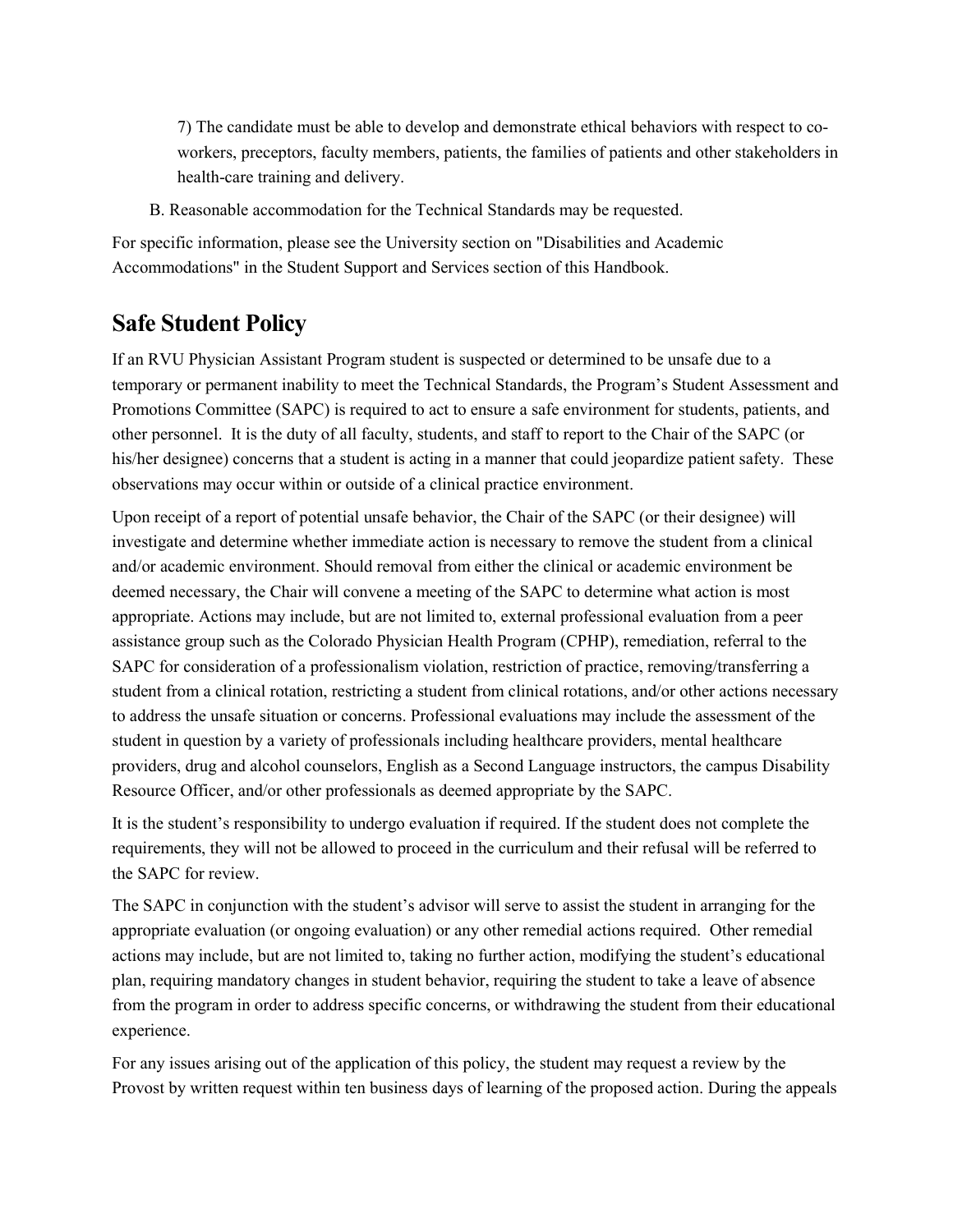process, the Provost will not reconsider the facts and statements upon which the original decision was based but will consider only:

- Whether new information regarding the status of the student has been discovered, previously unknown to the student or to the Program;
- Whether there is an allegation of discrimination as determined by the appropriate Institutional Office;
- Whether there is evidence of a procedural error in the SAPC's review that prejudiced the student's ability to receive a fair decision; or

Whether there is evidence that the SAPC acted in an arbitrary or capricious manner.

The Program Director, or designee, may affirm or reject the SAPC's decision or refer the matter back to the SAPC for further consideration. The Program Director's decision is final.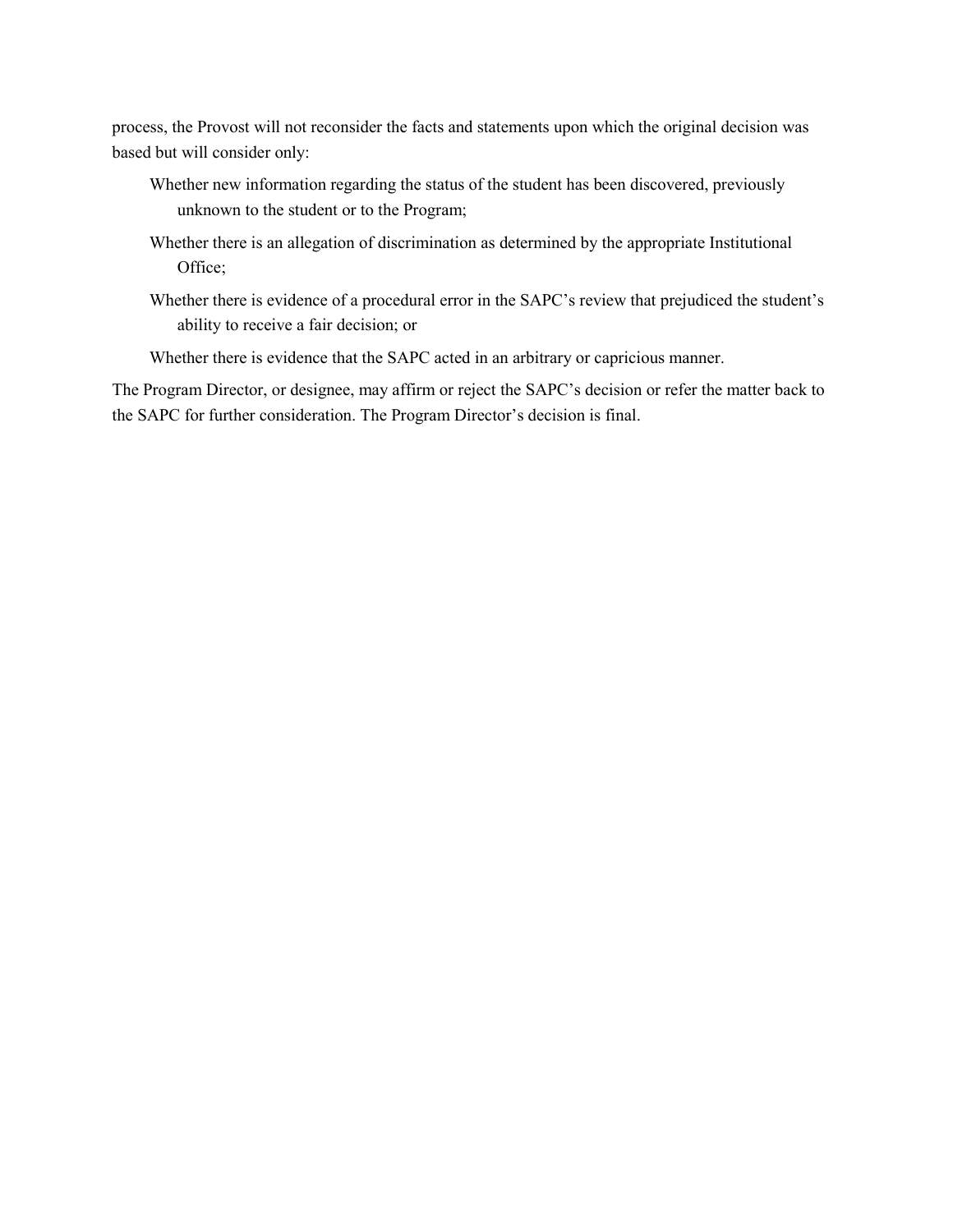# **Appendix VI: Mini-Clinical Evaluation Exercise (Mini-CEX)**

# **What is the Mini-CEX?**

Mini-CEX is a structured assessment of an observed clinical encounter. This "snapshot" is designed to help students receive feedback on skills essential to the provision of good clinical care.

## **Rating Scale**

Mini-CEX utilizes a five-point rating scale to monitor the development/progress of the student.

### **How Should It Work?**

The student and preceptor should determine the focus (i.e. history, physical exam, management plan) of the clinical assessment being completed. It is the student's responsibility to assure that they are being assessed on at least two focus areas during each clinical rotation block. The observed process typically takes around twenty minutes and immediate feedback takes around five minutes. It may be necessary to allocate more time.

### **Feedback**

In order to maximize the educational impact of using the mini-CEX, students and preceptors need to identify strengths, areas for development, and an action plan.

### **What is being assessed?**

Depending on the clinical encounter being completed, students will be assessed in the domains of:

Patient Care; Medical Knowledge; Interpersonal Communication Skills; and, Professionalism.

### **Definitions of Each Level**

The results of the mini-CEX are used in conjunction with other assignments and assessment tools to determine the student's competency in each of the core clinical rotations. By graduation, all students are expected to demonstrate Level 3 behaviors (Competent).

### **Level 1 - Novice**

Student not allowed to practice or observe without further training

Student may observe preceptor practice this EPA

### **Level 2 - Advanced Beginner**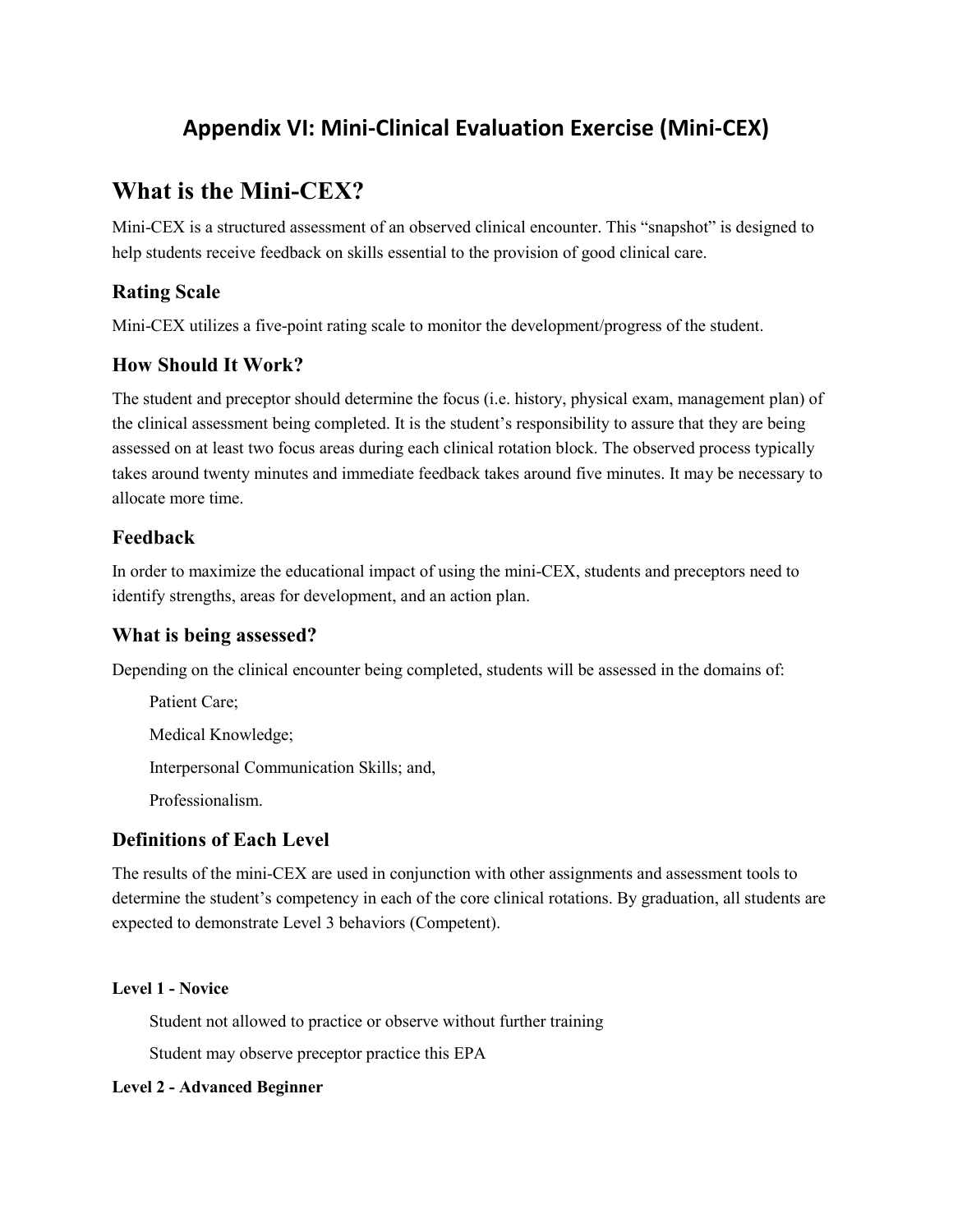Student allowed to practice only under proactive, full supervision as a coactivity with preceptor Student allowed to practice with supervisor observing and ready to step in

#### **Level 3 - Competent**

Student allowed to practice EPA under reactive/on-demand supervision with preceptor immediately available outside of room; preceptor double-check all work

Student allowed to practice with preceptor double-checking key findings

Student allowed to practice with distant supervision (e.g. by phone)

#### **Level 4/5 - Proficient/Expert**

Student allowed to practice EPA unsupervised and without contact with preceptor

See attached rubrics for observable behaviors in each domain and competency area being assessed.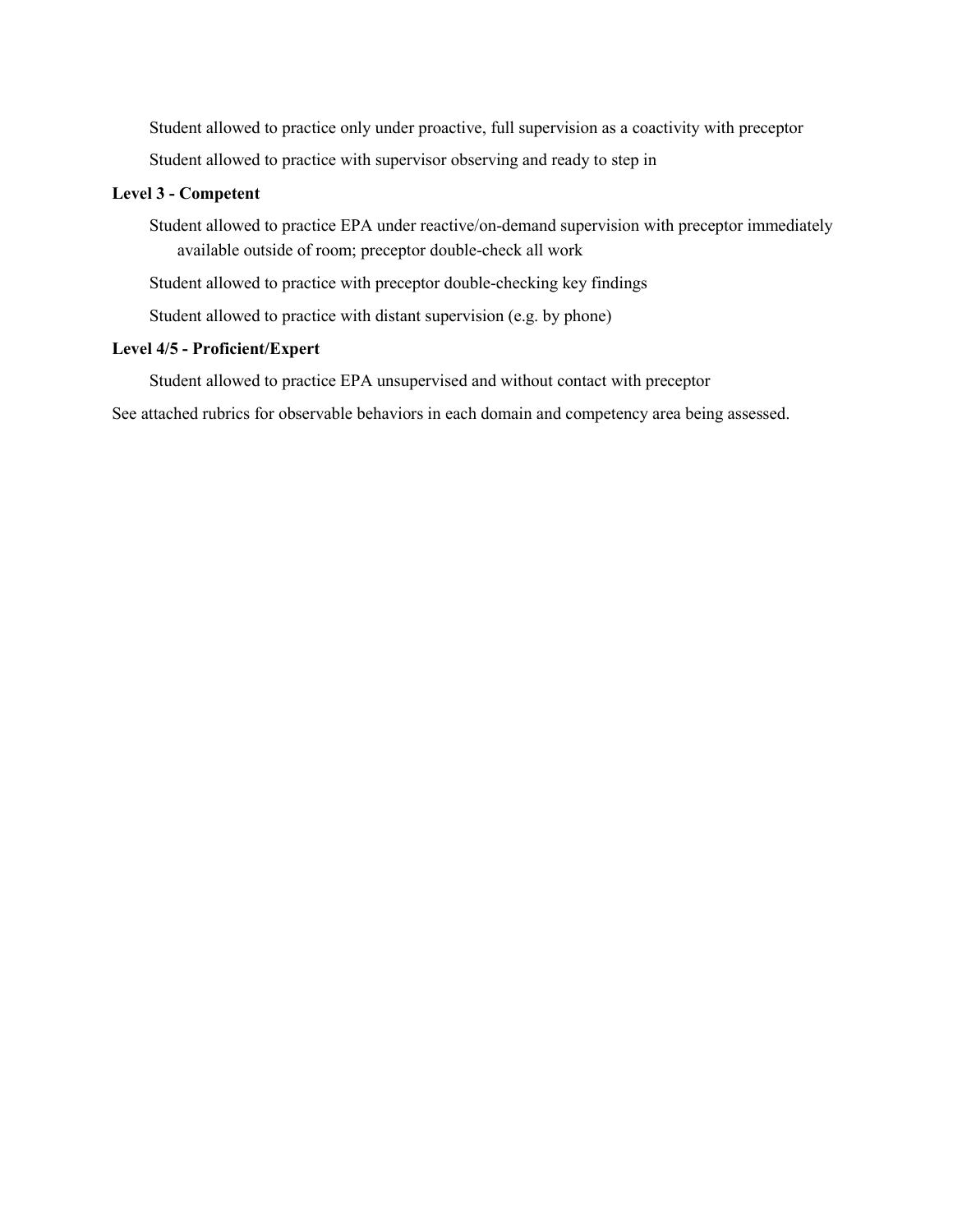|            |                                     | student: the contract of the contract of the contract of the contract of the contract of the contract of the contract of the contract of the contract of the contract of the contract of the contract of the contract of the c |           |                                     |                               |  |
|------------|-------------------------------------|--------------------------------------------------------------------------------------------------------------------------------------------------------------------------------------------------------------------------------|-----------|-------------------------------------|-------------------------------|--|
|            |                                     |                                                                                                                                                                                                                                |           |                                     |                               |  |
| Setting:   | O Outpatient O Inpatient            |                                                                                                                                                                                                                                |           | OED                                 | $O$ or                        |  |
|            |                                     | Specialty: ○ Behavioral Health ○ Emergency   ○ Family Med                                                                                                                                                                      |           |                                     | O Internal Med.               |  |
|            |                                     | ○ Pediatrics △ Women's Health △ General Surg.                                                                                                                                                                                  |           |                                     |                               |  |
|            |                                     |                                                                                                                                                                                                                                | O New     | O Follow-up                         |                               |  |
|            |                                     | Focus: ○ History taking <a> ○ Physical Exam</a>                                                                                                                                                                                |           |                                     | $\bigcirc$ Management<br>Plan |  |
| 1.         |                                     | History Taking Skills (PC2.1): (O Not observed)                                                                                                                                                                                |           |                                     |                               |  |
|            | Novice                              | Advanced Beginner                                                                                                                                                                                                              |           | Competent                           | Proficient                    |  |
|            | 1                                   | 2                                                                                                                                                                                                                              |           | з                                   | 4                             |  |
| 2.         |                                     | Physical Exam Skills (PC2.2): (O Not observed)                                                                                                                                                                                 |           |                                     |                               |  |
|            | Novice                              | Advanced Beginner                                                                                                                                                                                                              |           | Competent                           | Proficient                    |  |
|            | 1                                   | 2                                                                                                                                                                                                                              |           | з                                   | 4                             |  |
| 3.         |                                     | Developing an Assessment (PC-3): (O Not observed)                                                                                                                                                                              |           |                                     |                               |  |
|            | Novice                              | Advanced Beginner                                                                                                                                                                                                              | Competent |                                     | Proficient<br>4               |  |
|            | 1                                   | $\overline{2}$                                                                                                                                                                                                                 |           | 3                                   |                               |  |
| 4.         | Organization/Efficiency (PC-4):     |                                                                                                                                                                                                                                |           |                                     |                               |  |
|            | Novice                              | Advanced Beginner                                                                                                                                                                                                              |           | Competent                           | Proficient                    |  |
|            | 1                                   | 2                                                                                                                                                                                                                              |           | 3                                   | 4                             |  |
| 5.         |                                     | Demonstrate and carry out management plans (PC-6): (O Not observed)                                                                                                                                                            |           |                                     |                               |  |
|            | Novice                              | Advanced Beginner                                                                                                                                                                                                              |           | Competent                           | Proficient                    |  |
|            | 1                                   | $\overline{2}$                                                                                                                                                                                                                 |           | з                                   | 4                             |  |
| б.         |                                     | Interpersonal & Communication Skills (ICS-1):                                                                                                                                                                                  |           |                                     |                               |  |
|            | Novice                              | Advanced Beginner                                                                                                                                                                                                              |           | Competent                           | Proficient                    |  |
|            | 1                                   | 2                                                                                                                                                                                                                              |           | з                                   | 4                             |  |
| 7.         | Professionalism (PRO-1):            |                                                                                                                                                                                                                                |           |                                     |                               |  |
|            | Novice                              | Advanced Beginner                                                                                                                                                                                                              |           | Competent                           | Proficient                    |  |
|            | 1                                   | 2                                                                                                                                                                                                                              |           | 3                                   | 4                             |  |
| 8.         | Overall Clinical Competence (MK-3): |                                                                                                                                                                                                                                |           |                                     |                               |  |
|            | Novice                              | Advanced Beginner                                                                                                                                                                                                              |           | Competent                           | Proficient                    |  |
|            | 1                                   | 2                                                                                                                                                                                                                              |           | 3                                   | 4                             |  |
|            | Mini-CEX Time: Observing            | <b>Mins</b>                                                                                                                                                                                                                    |           | <b>Providing Feedback:</b>          | Mins                          |  |
| Strengths: |                                     |                                                                                                                                                                                                                                |           | <b>Suggestions for development:</b> |                               |  |
|            |                                     |                                                                                                                                                                                                                                |           |                                     |                               |  |

Student Signature

Evaluator Signature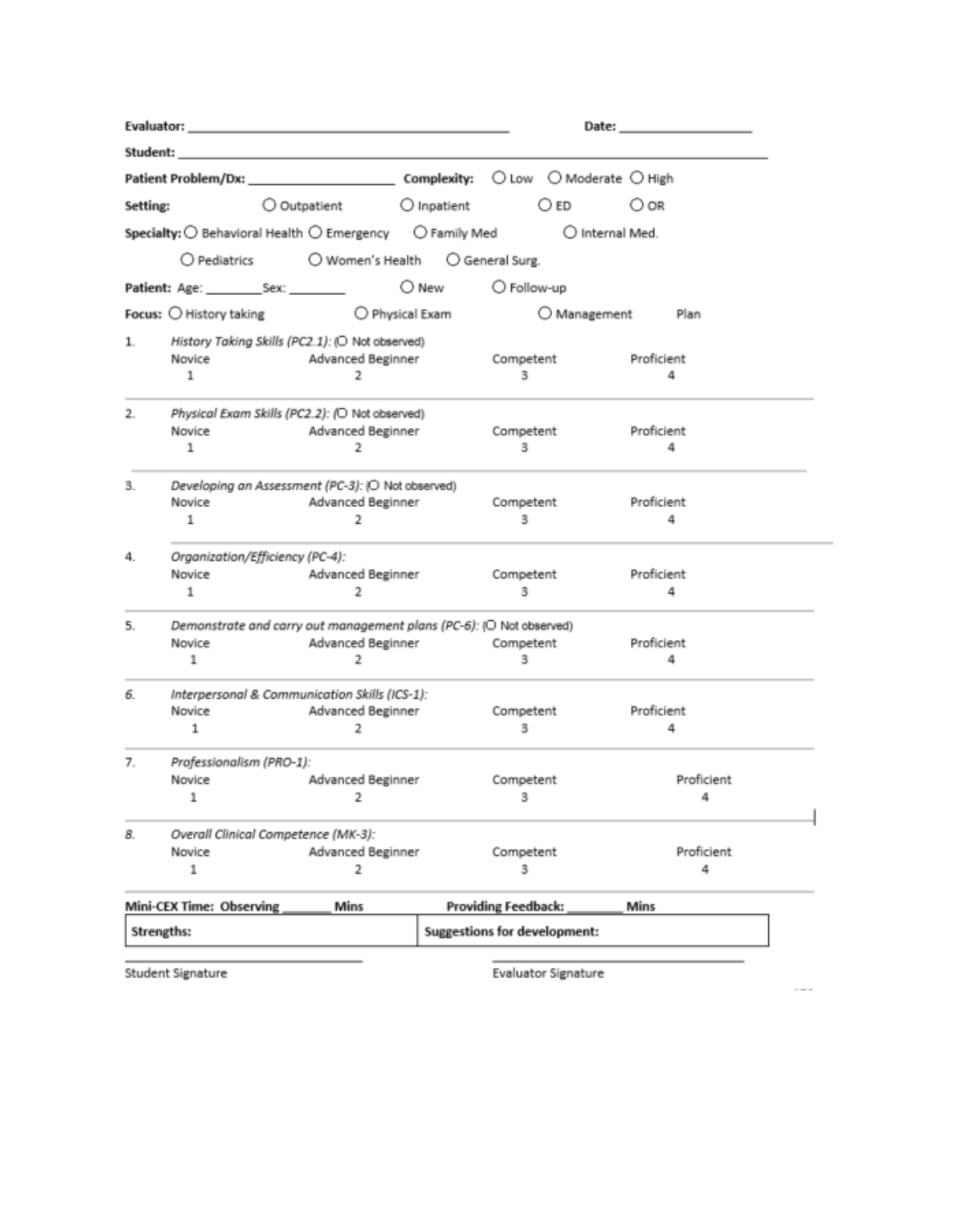## **Appendix VII: RVU PA Leave of Absence Request Form**

All requests for LOAs, whether didactic or clinical, must be submitted via the student iNet (inet.ruv.edu) portal  $\rightarrow$ student forms  $\rightarrow$  RVU PA Leave of Absence Request Form. The form will be auto-routed to the Student Assessment and Promotions Committee (SAPC) for review.

The RVU PA Leave of Absence Request Form below has been submitted and requires your approval. To access the submission, make sure that you are logged into the iNet, and click here: Entry

Alternatively, you can also access this submission by selecting it from your FORMS WORKFLOW INBOX under the Forms Workflow menu on the iNet.

| <b>Student name:</b>                                    |
|---------------------------------------------------------|
|                                                         |
| <b>Student ID:</b>                                      |
|                                                         |
| <b>Forwarding address:</b>                              |
|                                                         |
|                                                         |
|                                                         |
| <b>Phone:</b>                                           |
|                                                         |
| Email:                                                  |
|                                                         |
| <b>Current PAS status:</b>                              |
|                                                         |
| <b>Class graduation year:</b>                           |
|                                                         |
| Term/s LOA requested:                                   |
|                                                         |
| Year:                                                   |
|                                                         |
| How many weeks or months do you expect to take for LOA? |
| $\sim$ $ \sim$                                          |
| When do you intend to return to the PA program?         |
|                                                         |
| Year:                                                   |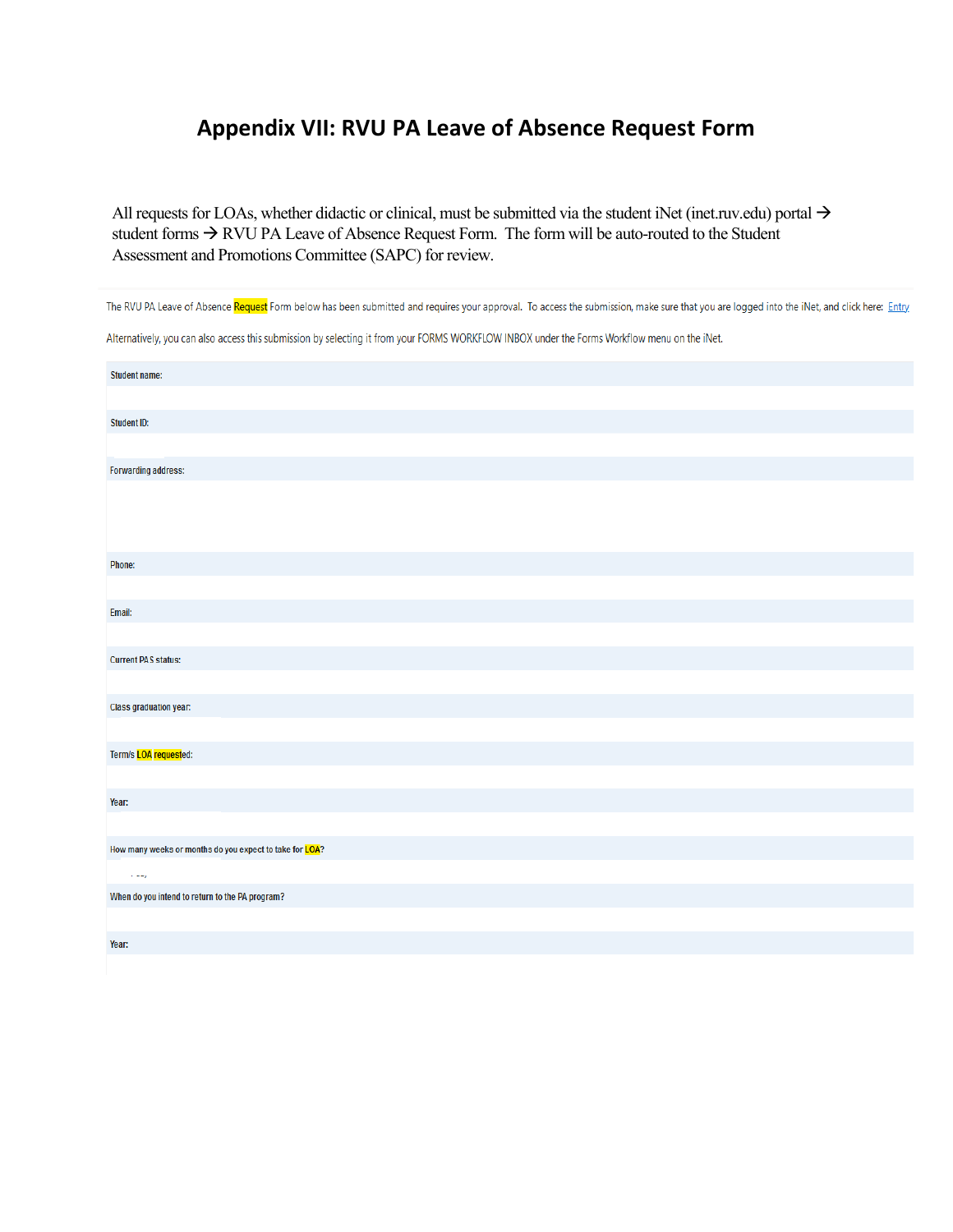| Term/s LOA requested:                                                                             |
|---------------------------------------------------------------------------------------------------|
|                                                                                                   |
| Year:                                                                                             |
|                                                                                                   |
| How many weeks or months do you expect to take for LOA?                                           |
|                                                                                                   |
| When do you intend to return to the PA program?                                                   |
|                                                                                                   |
| Year:                                                                                             |
|                                                                                                   |
| Reason for leave of absence:                                                                      |
|                                                                                                   |
| Please indicate the reason:                                                                       |
|                                                                                                   |
| Please provide a statement containing an explanation for requestion an official leave of absence. |
|                                                                                                   |
|                                                                                                   |
| Have you been on <b>LOA</b> during any other terms?                                               |
|                                                                                                   |
| Are you registered for any classies during the semesteris you are requesting LOA?                 |
|                                                                                                   |
| Acknowledgement:                                                                                  |
| By checking here, you agree to the following:                                                     |

> py userang hat if am instuded by my advisor to do so, it is my responsibility to complete a "Change of Status" Form through the Registrar. I understand if I <mark>request</mark> a LOA (for the duration of a semester or longer) afte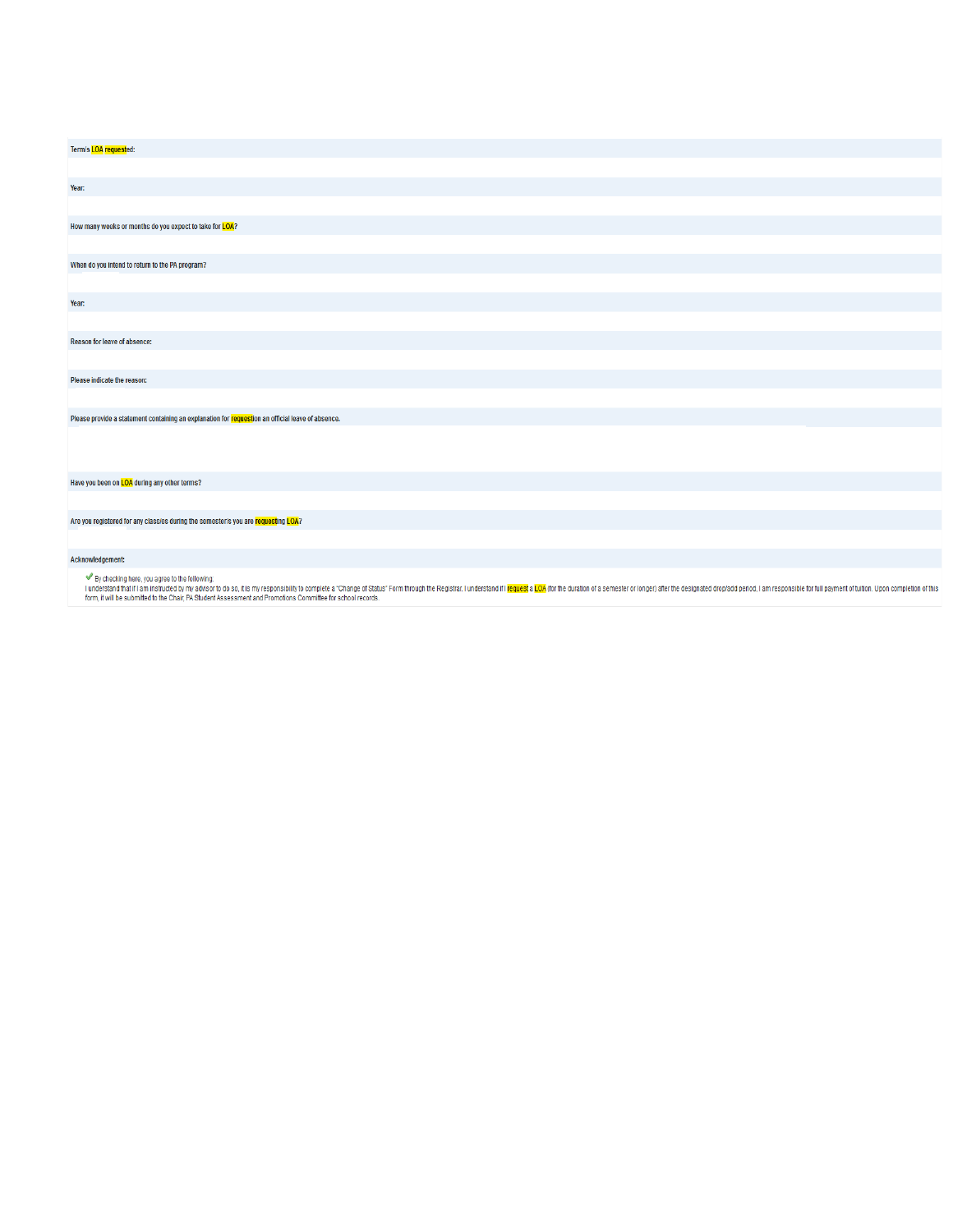## **Appendix VIII: The Physician Assistant Profession**

## **The Physician Assistant Concept**

In the early 1960s, it became obvious that there were declining numbers of general practitioners and maldistribution as physicians moved away from rural areas. Dr. Charles Hudson first conceptualized the physician assistant. In 1965, Dr. Eugene A. Stead, Jr., instituted a two-year education and training program for physician assistants at Duke University.

Physician Assistants (PAs) are health care professionals licensed to practice medicine with physician supervision. Within the physician/PA relationship, physician assistants exercise autonomy in medical decision-making and provide a broad range of diagnostic and therapeutic services. A PA's responsibilities may also include education, research, and administrative services.

PAs are educated and trained in intensive education programs accredited by the Accreditation Review Commission on Education for the Physician Assistant (ARC-PA). The American Academy of Family Physicians, the American Academy of Pediatrics, the American Academy of Physician Assistants, the American College of Physicians, the American College of Surgeons, the American Medical Association, and the Physician Assistant Education Association all cooperate with the ARC-PA as collaborating organizations to establish, maintain, and promote appropriate standards of quality for entry level education of physician assistants.

PAs are educated in the medical model and work closely with physicians, augmenting and complementing the physician role. Education consists of classroom and laboratory instruction in the basic medical and behavioral sciences (such as anatomy, pharmacology, pathophysiology, clinical medicine, and physical diagnosis), followed by clinical rotations in internal medicine, family medicine, surgery, pediatrics, obstetrics and gynecology, emergency medicine, and geriatric medicine.

Upon graduation, PAs take a national certification examination developed by the National Commission on Certification of Physician Assistants (NCCPA) in conjunction with the National Board of Medical Examiners. The Board of Directors of NCCPA includes members at large and representatives from American Academy of Family Physicians, American Academy of Pediatrics, American Academy of Physician Assistants, American College of Emergency Physicians, American College of Physicians, American College of Surgeons, American Hospital Association, American Medical Association, American Osteopathic Association, Association of American Medical Colleges, Physician Assistant Education Association, Federation of State Medical Boards of the U.S., U.S. Department of Defense, U.S. Department of Veterans Affairs. Graduation from an accredited physician assistant program and passage of the national certifying exam are required for state licensure.

A number of postgraduate PA programs have also been established to provide practicing PAs with advanced education in medical specialties.

The responsibilities of a physician assistant depend on the practice setting, education and experience of the PA, and on state laws and regulations. Physician assistants can take medical histories, perform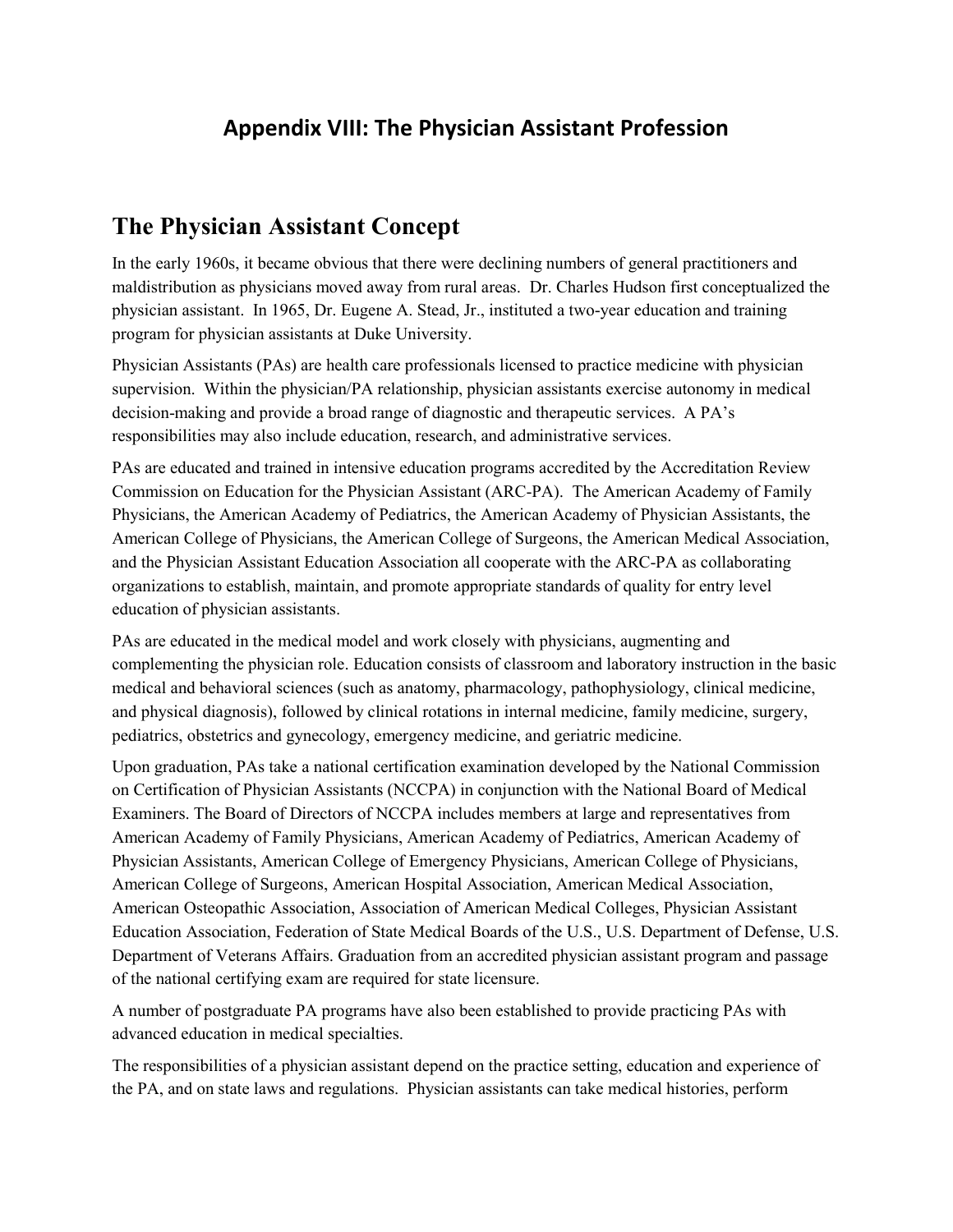physical examinations, order and interpret laboratory tests, diagnose and treat illnesses, perform procedures and counsel patients and families.

## **Certification of Physician Assistants**

As the concepts of new health practitioners gained acceptance, state legislatures began to turn their attention to formulating statutes to incorporate these professionals into the framework of the health care delivery system. The development of a nationally standardized mechanism for evaluating PA proficiency became desirable, particularly in those states that mandated that health care providers could practice only after their credentials had been reviewed by the appropriate regulatory agency. With this in mind, and with the cooperation of the American Medical Association, the National Board of Medical Examiners began to develop a national certifying examination for physician assistants in 1972. The original members of the newly formed independent National Commission on Certification of Physician Assistants (NCCPA) included representatives from:

American Academy of Family Physicians American Academy of Pediatrics American Academy of Physician Assistants American College of Emergency Physicians American College of Physicians American College of Surgeons American Hospital Association American Medical Association Association of American Medical Colleges Federation of State Medical Boards of the U.S. National Medical Association Physician Assistant Education Association (formerly APAP) U.S. Department of Defense The NCCPA is charged with assuring the public that physician assistants are competent. This is accomplished through entry level and recertification examinations and acquisition of continuing medical education. Current certification requirements for physician assistants include: Graduating from an accredited physician assistant program; Obtaining a passing score on the Physician Assistant National Certifying Examination (PANCE);

Completing approved continuing medical education every two years;

Obtaining a passing score on the Physician Assistant National Recertification Examination every ten years.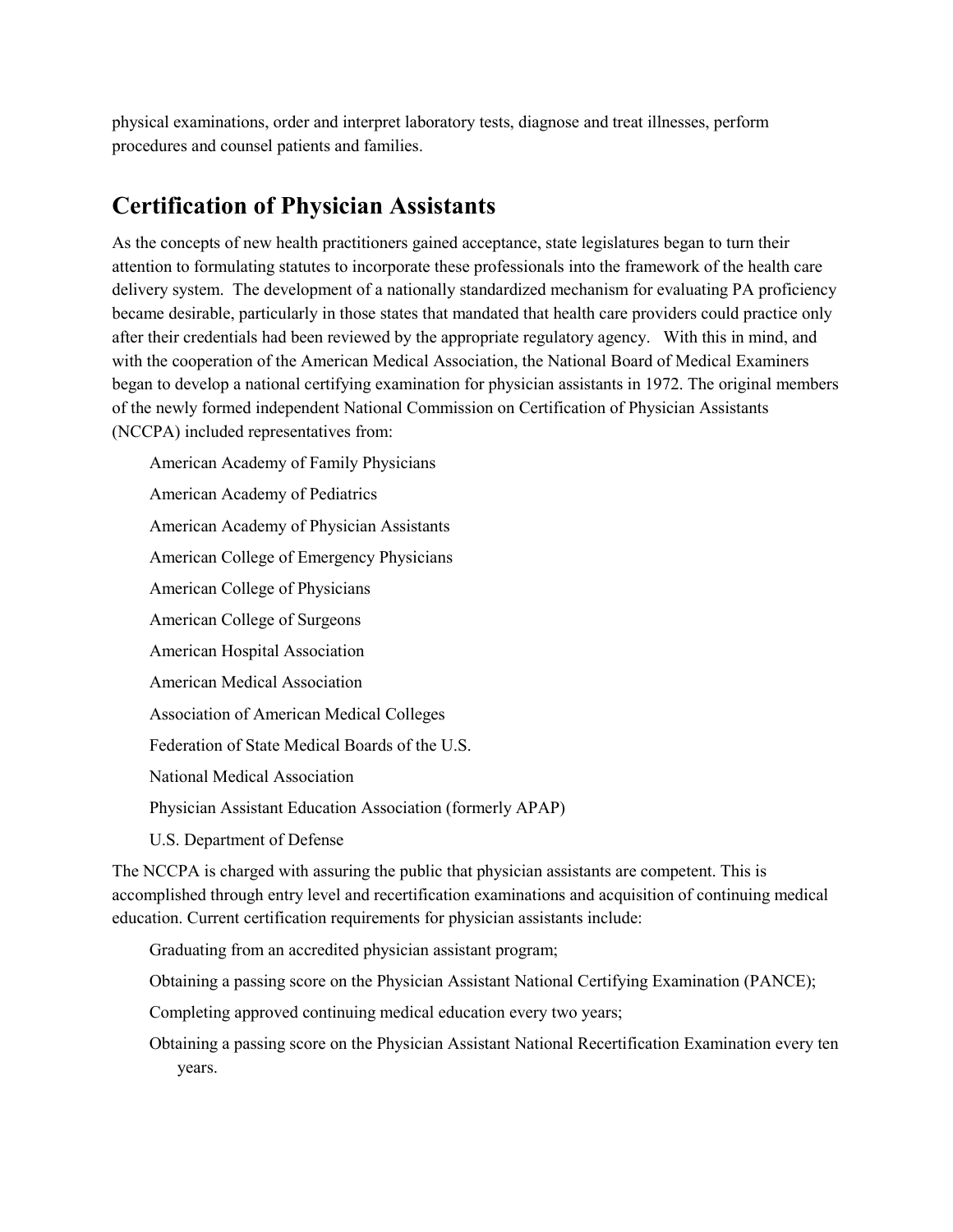In summary, the PA profession is committed to ensuring the highest quality of healthcare by following an organized plan of program accreditation, certification of graduate competency, and continuing medical education.

## **The Physician Assistant Code of Ethics**

The American Academy of Physician Assistants recognizes its responsibility to aid the profession in maintaining high standards in the provision of quality and accessible health care services. The following principles delineate the standards governing the conduct of physician assistants in their professional interactions with patients, colleagues, other health professionals and the public. Realizing that no code can encompass all ethical responsibilities of the physician assistant, this encumbrance of obligations in the Code of Ethics is not comprehensive and does not constitute a denial of the existence of other obligations, equally imperative, though not specifically mentioned.

**Physician Assistants** shall be committed to providing competent medical care, assuming as their responsibility the health, safety, welfare, and dignity of all humans.

**Physician Assistants** shall extend to each patient the full measure of their ability as dedicated, empathetic healthcare providers and shall assume responsibility for skillful and proficient transactions of their professional duties.

**Physician Assistants** shall deliver needed healthcare services to health consumers without regard to sex, age, race, creed, and socioeconomic and political status.

**Physician Assistants** shall adhere to all state and federal laws governing informed consent concerning the patients' healthcare.

**Physician Assistants** shall seek consultation with their supervising physician, other health providers, or qualified professionals having special skills, knowledge, or experience whenever the welfare of the patient will be safeguarded or advanced by such consultation. Supervision should include ongoing communication between the physician and physician assistant regarding the care of all patients.

**Physician Assistants** shall take personal responsibility for being familiar with and adhering to all federal/state laws applicable to the practice of their profession.

**Physician Assistants** shall provide only those services for which they are qualified via education and/or experiences and by pertinent legal regulatory process.

**Physician Assistants** shall not misrepresent in any manner, either directly or indirectly, their skills, training, professional credentials, identity, or services.

**Physician Assistants** shall uphold the doctrine of confidentiality regarding privileged patient information, unless required to release such information by law or such information becomes necessary to protect the welfare of the patient or the community.

**Physician Assistants** shall strive to maintain and increase the quality of individual healthcare service through individual study and continuing education.

**Physician Assistants** shall have the duty to respect the law, to uphold the dignity of the physician assistant profession, and to accept its ethical principles. The physician assistant shall not participate in or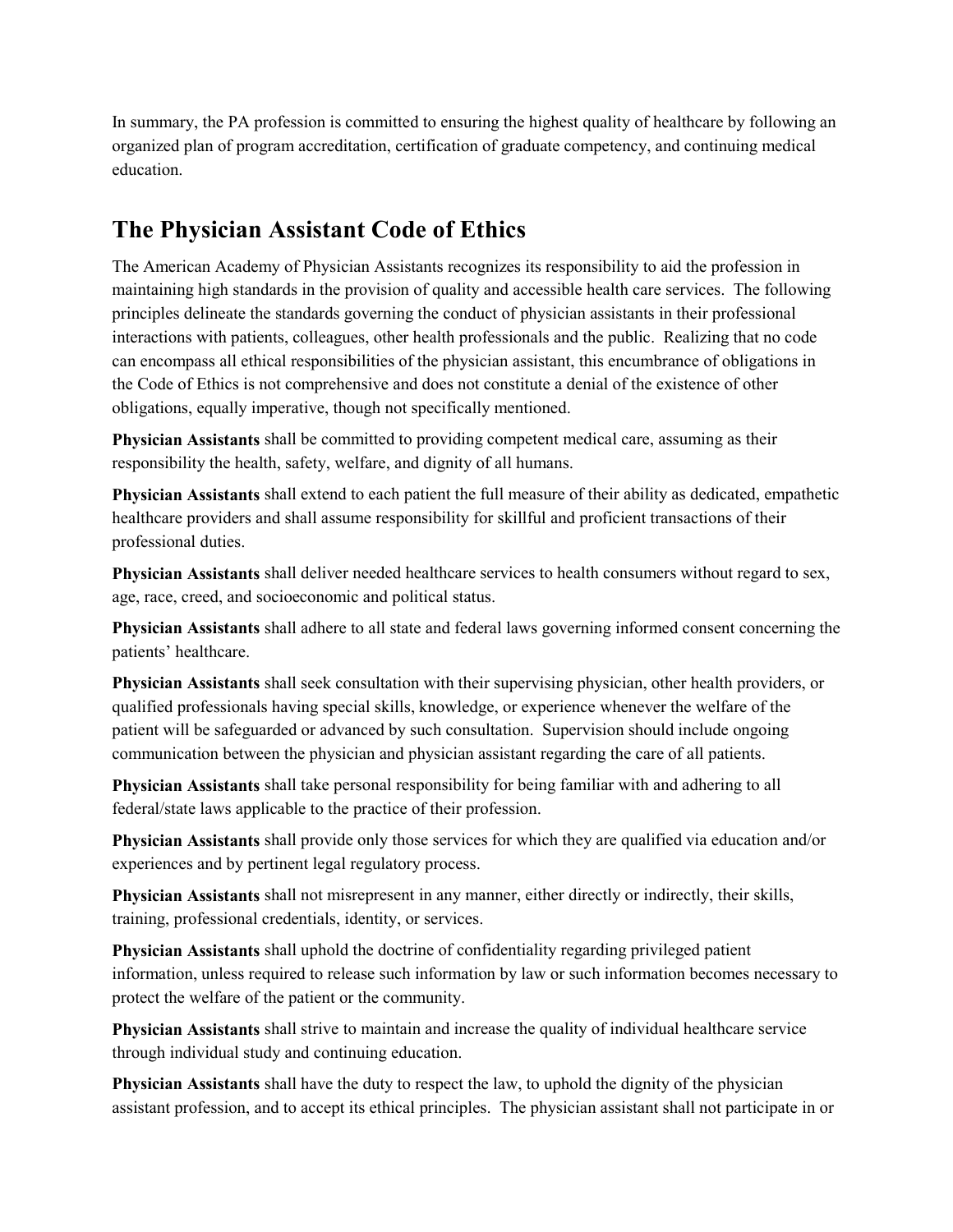conceal any activity that will bring discredit or dishonor to the physician assistant profession and shall expose, without fear or favor, any illegal or unethical conduct in the medical profession.

**Physician Assistants,** ever cognizant of the needs of the community, shall use the knowledge and experience acquired as professionals to contribute to an improved community.

**Physician Assistants** shall place service before material gain and must carefully guard against conflicts of professional interest.

**Physician Assistants** shall strive to maintain a spirit of cooperation with their professional organizations and the public.

## **Physician Assistant Professional Oath**

I pledge to perform the following duties with honesty and dedication:

- I will hold as my primary responsibility the health, safety, welfare, and dignity of all human beings.
- I will uphold the tenets of patient autonomy, beneficence, nonmaleficence, and justice.
- I will recognize and promote the value of diversity.
- I will treat equally all persons who seek my care.
- I will hold in confidence the information shared in the course of practicing medicine.
- I will assess my personal capabilities and limitations, striving always to improve my medical practice.
- I will actively seek to expand my knowledge and skills, keeping abreast of advances in medicine.
- I will work with other members of the healthcare team to provide compassionate and effective care of patients.
- I will use my knowledge and experience to contribute to an improved community.
- I will respect my professional relationship with the physician and all other healthcare professionals.
- I will share and expand knowledge within the profession.

These duties are pledged with sincerity and upon my honor.

# **Physician Assistant Professional**

## **Organizations**

### **American Academy of Physician Assistants**

950 N. Washington St. Alexandria, VA 22314-1552 703/836-2272 http://www.aapa.org/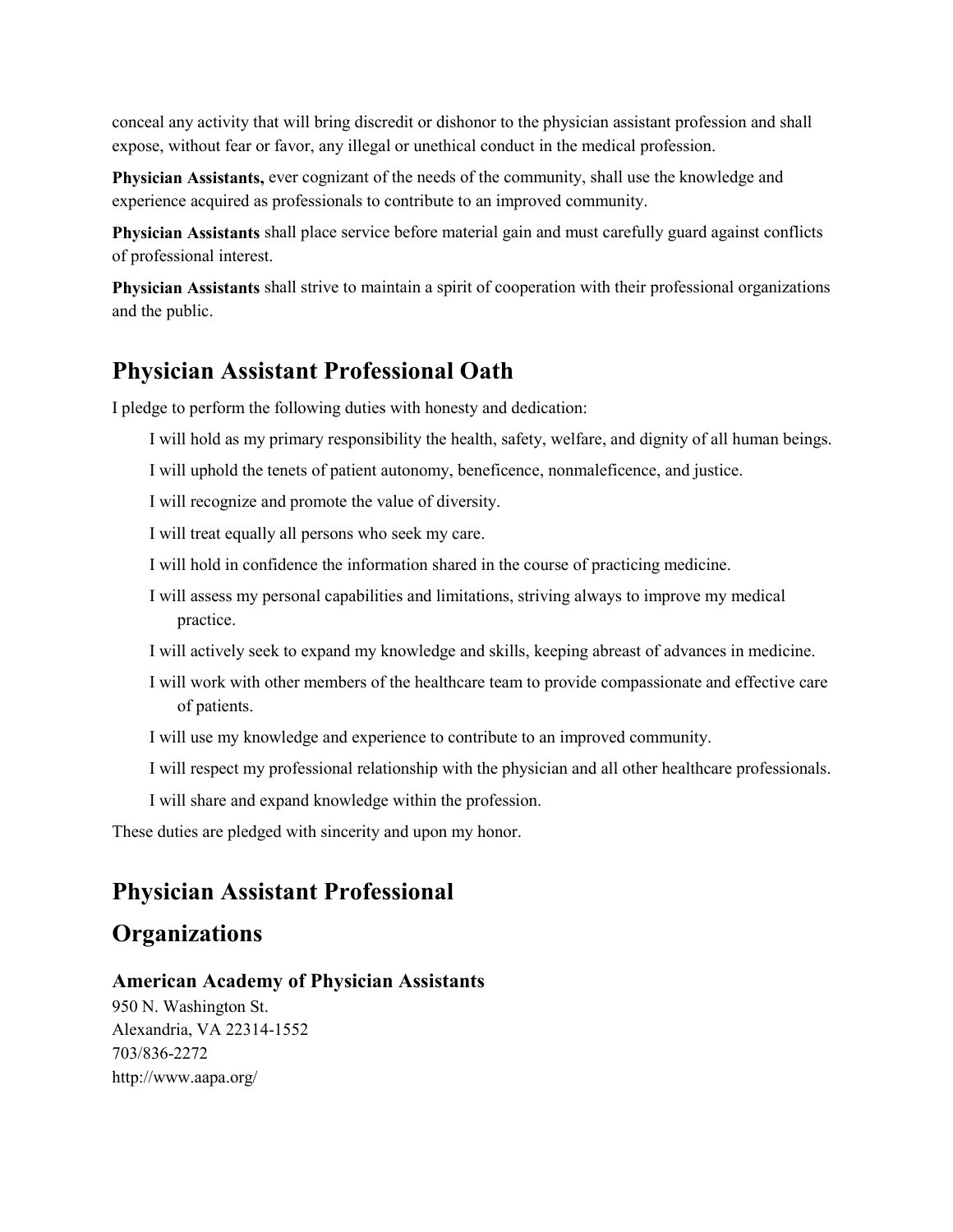The American Academy of Physician Assistants is the largest professional organization of physician assistants in the United States of America. It was founded in 1968 and currently has approximately 39,000 members. The AAPA's mission is to promote quality, cost-effective, accessible healthcare, and to promote the professional and personal development of physician assistants. The Academy is the official organization of the physician assistant profession and is recognized as such by other medical associations and federal, state, and local governments. The Academy maintains liaison relationships with the American Academy of Family Physicians, American Medical Association, American Academy of Pediatrics, American Academy of Orthopedic Surgeons, and others.

Some of the activities and services of the AAPA provides are the following:

Offer continuing medical education for PAs;

Help ensure proper regulations, utilization, and reimbursement of physician assistants;

Represent physician assistants and students in all specialties and employment situations;

Strengthen and promote the PA profession, physician-PA team, national and international healthcare systems, constituent organizations (state and specialty organizations), and diversity and leadership within the PA profession;

Provide liaisons with other medical profession organizations (AMA, AAP, ACOG, etc.);

Provide a multitude of membership benefits including discounted conference fees; free journals and prescribing references; professional information including salary profiles, census data, and profession entry information; scholarship opportunities; leadership and networking opportunities; membership benefits for insurance discounts, credit services and travel discounts.

The governing body of the AAPA is the House of Delegates. The AAPA House of Delegates meets annually to adopt legislation and policy proposed by ten standing committees, four councils, the constituent chapters, the Board of Directors, the Student Academy, the Physician Assistant Education Association, the Caucus Congress, and officially recognized specialty organizations. The Academy Board of Directors consists of thirteen officials. Other AAPA bodies include the Physician Assistant Foundation, which grants scholarships to deserving PA students; Society for the Preservation of PA History, which records PA history; and a Political Action Committee, which supports federal candidates friendly to the PA profession.

AAPA student membership dues are \$75. This one-time fee expires four months after graduation.

### **Student Academy of the American Academy of Physician Assistants**

950 N. Washington St. Alexandria, VA 22314-1552 (703) 836-2272 Email: students@aapa.org http://saaapa.aapa.org

The Student Academy of the American Academy of Physician Assistants (SAAAPA) is a unique part of AAPA, as it was established in 1978 with its own bylaws, a Student Board of Directors, and a legislative and policy-making body. SAAAPA's members consist of the registered student society at each accredited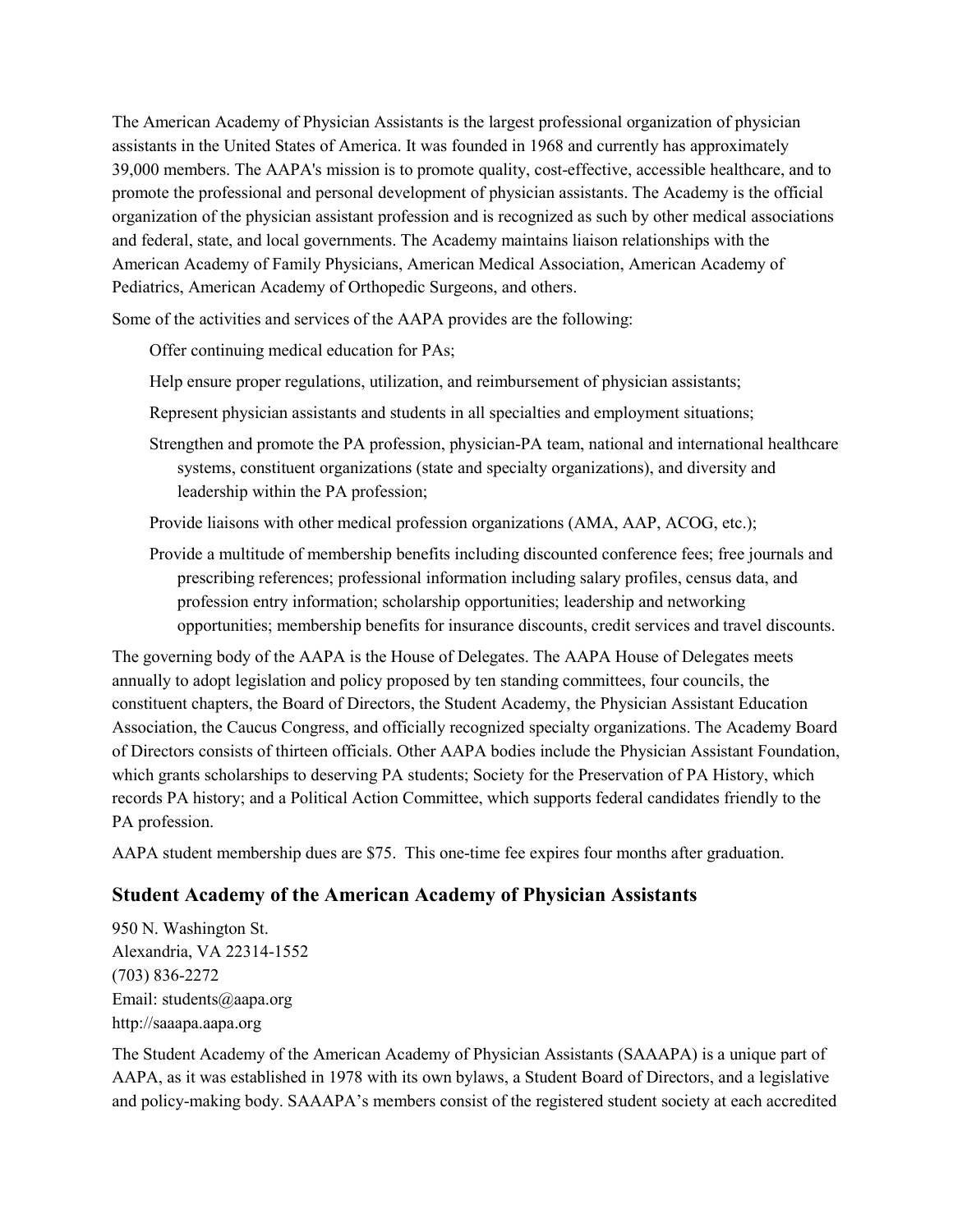PA program. The students' voices can be heard through their student society representative to the Student Academy's Assembly of Representatives (AOR), SAAAPA's legislative and policy-making body. The AOR meets for two days each year at the AAPA annual conference.

In addition to representing students at the regional and national level, SAAAPA is very involved with the community. Every year, SAAAPA, working with the PA Foundation, reaches out to the community through philanthropic projects to help needy populations and promote physician assistants and physician assistant students in a positive light. Every year, a charity is chosen in the AAPA conference host city for fundraising and volunteer projects. In addition to helping charities, some of the funds raised by students are donated to create a SAAAPA student scholarship each year. Student societies can also apply for grants through the Foundation to help continue their work on the cause of the year. This is a tremendous opportunity to interact with physician assistant students from across the country.

The Student Academy does not have individual members. Student members join AAPA. SAAAPA's members consist of the members of the registered student society at each accredited PA program.

# **Physician Assistant Specialty**

# **Organizations and Caucuses**

PA Specialty organizations and caucuses consist of PAs, PA residents, and students, as well as individuals who share a common interest in individual specialties and interests. Many of these organizations offer student benefits, including scholarships. For more information and membership information for individual specialty organizations, visit the AAPA website at *https://members.aapa.org/extra/constituents/special-menu.cfm.*

## **Physician Assistant Education Association**

The Physician Assistant Education Association (PAEA) is the only national organization in the United States representing physician assistant (PA) educational programs. As such, PAEA's core purpose is to improve the quality of healthcare for all people by fostering excellence in physician assistant education. Our mission fosters faculty development, advances the body of knowledge that defines quality education and patient-centered care, and promotes diversity in all aspects of physician assistant education.

PAEA represents all accredited PA programs across the United States. The Association also sponsors membership categories for individuals who are not currently employed at member PA programs, but who have an interest in PA education, and for institutions that may be in the process of becoming accredited programs or whose personnel may wish to stay informed about PAEA activities or PA education.

PAEA has developed a number of resources and services in line with its mission that provide opportunities for PA faculty and student development and help members stay abreast of activities within PAEA and the PA educational community. PAEA also created and maintains the Central Application Service for PAs (CASPA), by which prospective applicants complete one secure online application to be sent to the PA programs of their choice. This application service has been available to PA programs and prospective students since 2001.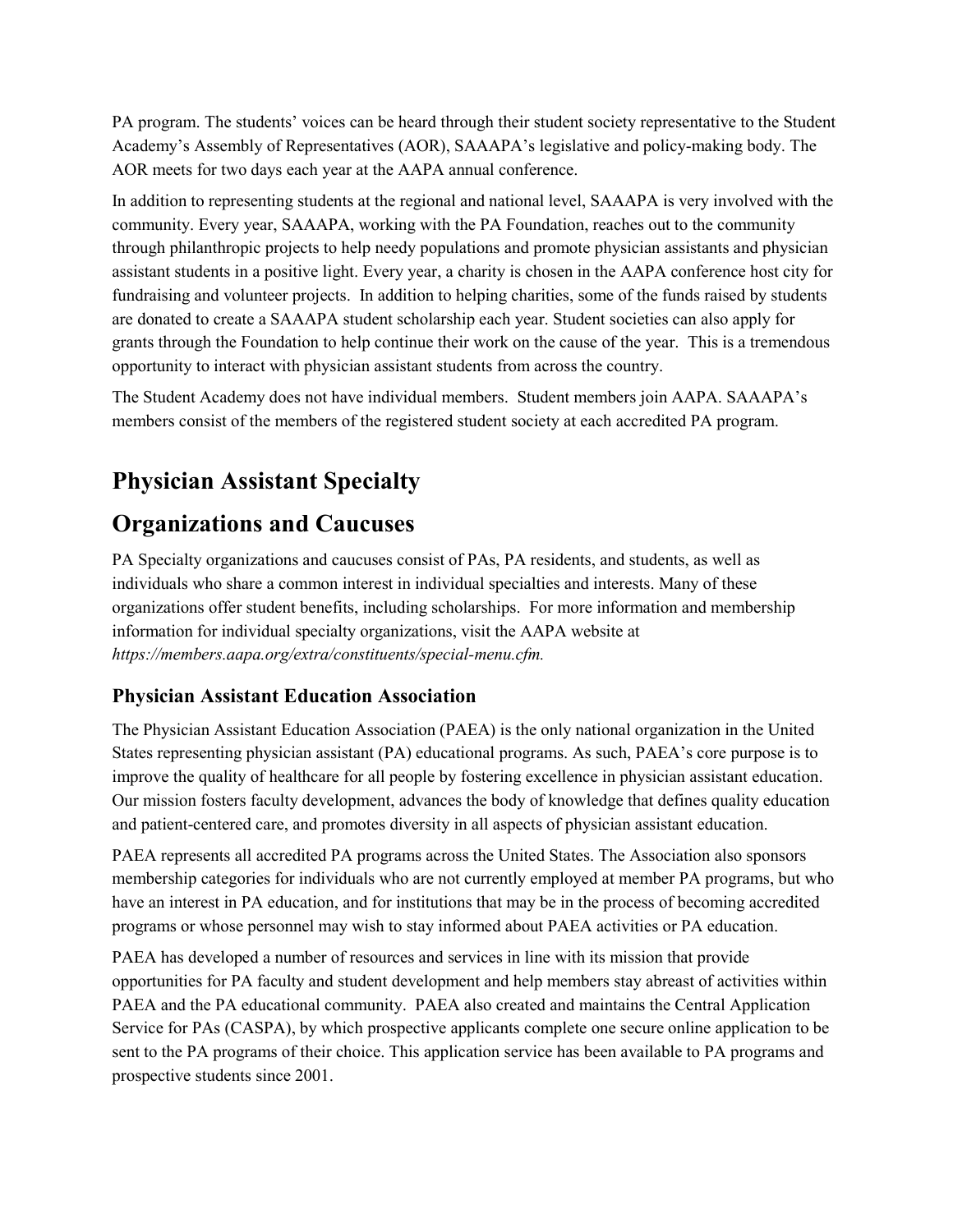PAEA, sometimes in conjunction with other PA organizations, supports grant programs for faculty and students, provides resources to its member programs for testing students (PACKRAT), and publishes aids to PAs who need to recertify (Comprehensive Review for the Certification and Recertification Examinations). Twice each year, PAEA sponsors educational sessions, some of which offer continuing medical education credit for its faculty members, in addition to workshops for special categories of faculty that are presented in various regions throughout the country.

The Association dedicates itself to PA education and educators and is known as the voice for PA education. PAEA advocates for its member programs with the other PA organizations, networks with individuals and groups that are interested in PA education or that are considered to have a stakeholder interest in PAEA, and represents PA education and member programs on issues that range from accreditation to funding from the federal government.

### **Colorado Academy of Physician Assistants**

P.O. Box 4834 Englewood, CO 80155 Phone: (303) 770-6048 Fax: (303) 771-2550 www.coloradopas.org

The Colorado Academy of Physician Assistants (CAPA) is a member organization representing Colorado PAs. CAPA is the AAPA constituent organization that represents Physician Assistants in Colorado. The Colorado Academy of Physician Assistants represents physician assistants in the state, promotes the physician assistant profession within the state, and furthers the education of its members.

The Colorado Academy of Physician Assistants (CAPA) was established in 1976 to promote the PA profession to Colorado's lay and medical community, offer community health education projects, offer continuing medical education for PAs, and to help ensure proper regulation and utilization of PAs in Colorado.

Today, CAPA represents Colorado PAs before the State Legislature and the Board of Medical Examiners, as well as monitoring their decisions and disseminating information. CAPA also provides information to the Colorado Medical Society, local medical societies, and insurance companies.

CAPA's membership includes more than 500 PAs who are widely distributed across the state, working in both primary care and specialty areas. A Board of Directors that acts on behalf of the membership governs the organization.

CAPA is a constituent chapter of the American Academy of Physician Assistants (AAPA), the nationally recognized organization representing the PA profession. The CAPA membership annually elects delegates to serve in the AAPA's House of Delegates and attend the AAPA Annual Convention.

CAPA offers members, including student members, a number of benefits. CAPA holds a summer and winter conference which, in addition to three days of speakers on a variety of health topics, offer a great opportunity to network with working PAs. CAPA dinners occur several times a year at restaurants around the Denver area and are free to all members. There are also leadership opportunities to work with the CAPA Board of Directors and CAPA committees on issues facing Colorado PAs.